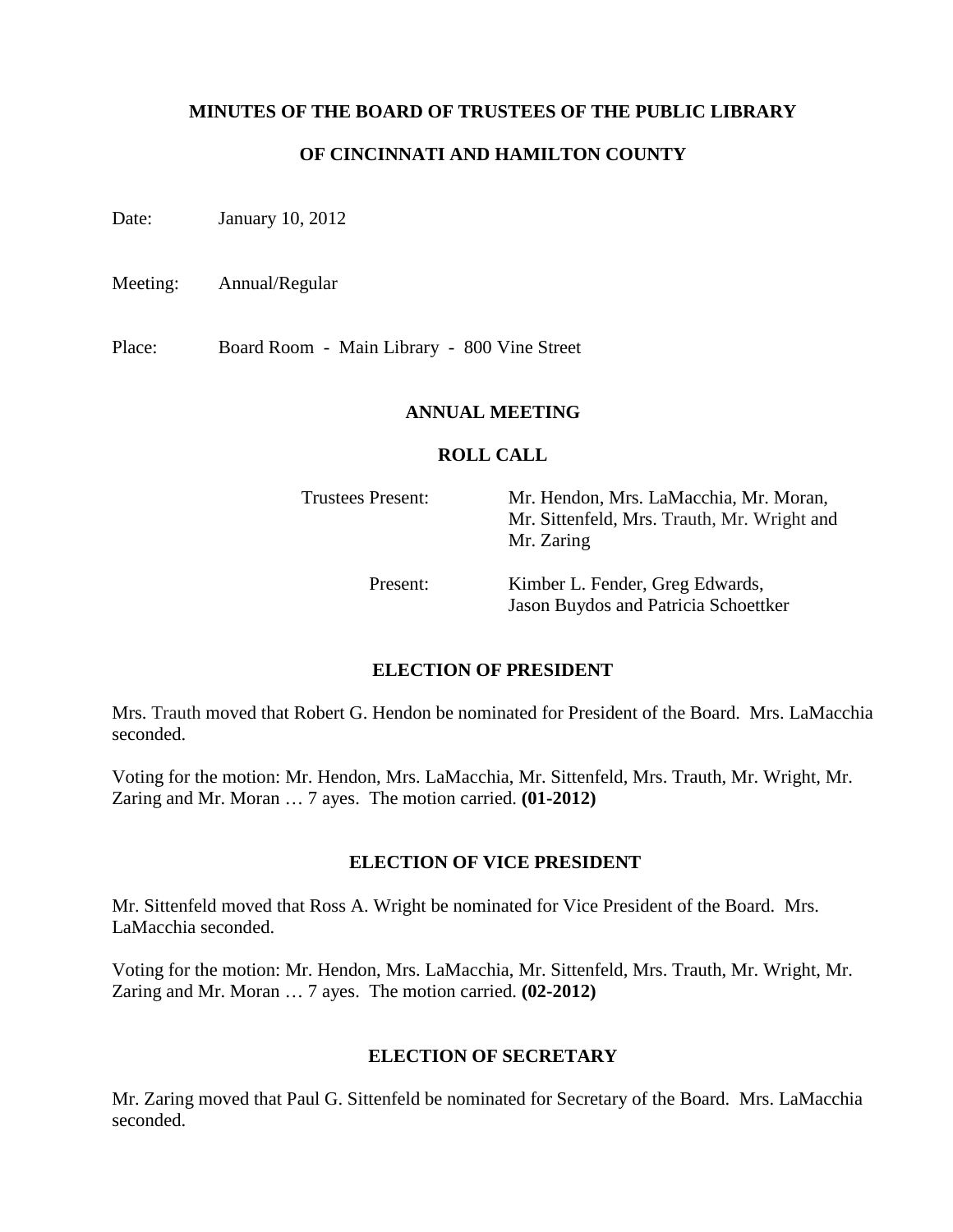Voting for the motion: Mr. Hendon, Mrs. LaMacchia, Mr. Sittenfeld, Mrs. Trauth, Mr. Wright, Mr. Zaring and Mr. Moran … 7 ayes. The motion carried. **(03-2012)**

# **LIBRARY SERVICES AND ADMINISTRATION COMMITTEE REPORT**

Mr. Hendon reported that the Library Services and Administration Committee met on December 23. Robert Hendon and Bill Moran were in attendance and Elizabeth LaMacchia via phone. Kim Fender, Greg Edwards and Mary Bennett-Brown were also in attendance. He presented Committee recommendations that the Board:

1. appoint and set 2012 salaries for the positions of Fiscal Officer and Executive Director as follows:

Fiscal Officer – Patricia Schoettker at an annual salary of \$139,831.

Executive Director – Kimber Fender at an annual salary of \$172,127.

These salaries include the 1% salary schedule adjustment for all staff approved at the October 2011 Meeting and the 2.3% merit increase available to all staff with meritorious performance.

2. appoint Molly DeFosse, Fiscal Services Manager, as Deputy Fiscal Officer. Ms. DeFosse receives no additional compensation for serving in this capacity.

Mr. Hendon moved that the Board approve the recommendations of the Library Services and Administration Committee. Mr. Wright seconded.

Voting for the motion: Mr. Hendon, Mrs. LaMacchia, Mr. Sittenfeld, Mrs. Trauth, Mr. Wright, Mr. Zaring and Mr. Moran … 7 ayes. The motion carried. **(04-2012)**

The Annual Meeting was then adjourned.

## **REGULAR MEETING**

## **ROLL CALL**

Trustees Present: Mr. Hendon, Mrs. LaMacchia, Mr. Moran, Mr. Sittenfeld, Mrs. Trauth, Mr. Wright and Mr. Zaring

> Present: Kimber L. Fender, Greg Edwards, Jason Buydos and Patricia Schoettker

## **PUBLIC COMMENTS**

Mary Ann Phalen presented an additional donation for the Pleasant Ridge Branch ADA project. She relayed an incident that illustrates the community need for ADA access to the Branch.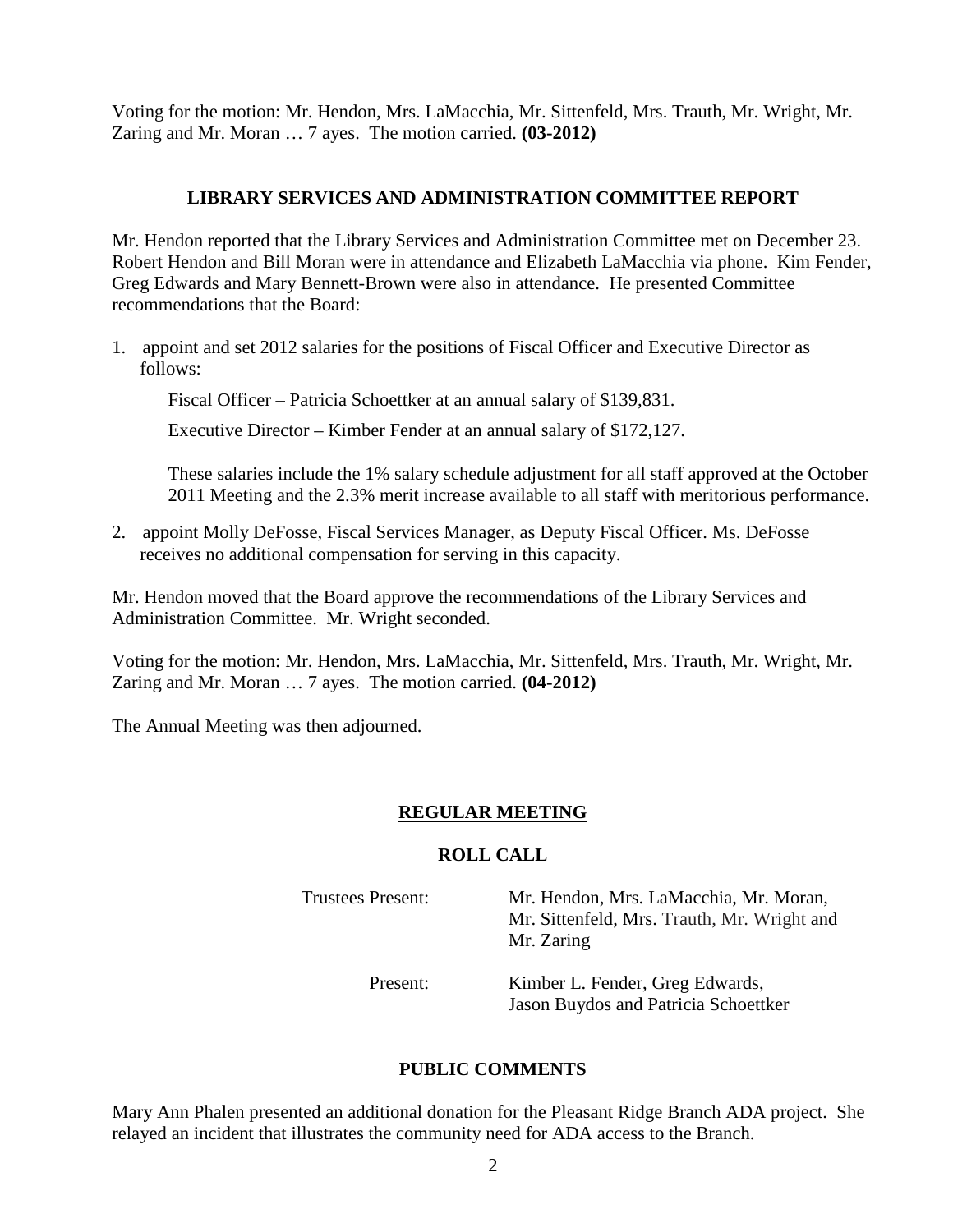### **MINUTES OF THE REGULAR MEETING HELD DECEMBER 13, 2011**

Mr. Moran moved that the Minutes of the Regular Meeting held December 13, 2011 be approved as submitted. Mr. Wright seconded.

Voting for the motion: Mrs. LaMacchia, Mr. Moran, Mr. Sittenfeld, Mrs. Trauth, Mr. Wright, Mr. Zaring and Mr. Hendon … 7 ayes. The motion carried. **(05-2012)**

### **COMMITTEE ASSIGNMENTS FOR 2012**

Mr. Hendon presented the members and Chair of each Committee for 2012.

### **Community and Public Relations**

 Paul G. Sittenfeld, Chairman Elizabeth H. LaMacchia Barbara W. Trauth

### **Development**

Barbara W. Trauth, Chairman Elizabeth H. LaMacchia Ross A. Wright

### **Facilities**

William J. Moran, Chairman Ross A. Wright Allen G. Zaring

### **Finance and Audit**

 Allen G. Zaring, Chairman William J. Moran Paul G. Sittenfeld

### **Legislative Affairs and Law**

 Ross A. Wright, Chairman Paul G. Sittenfeld Allen G. Zaring

### **Library Services and Administration**

Elizabeth H. LaMacchia, Chairman William J. Moran Barbara W. Trauth

## **EXECUTIVE DIRECTOR'S REPORT**

Ms. Fender presented an extensive report on 2011. She noted the impact of the new Strategic Plan on library usage, especially the huge growth in digital content and usage. Changes in library card policy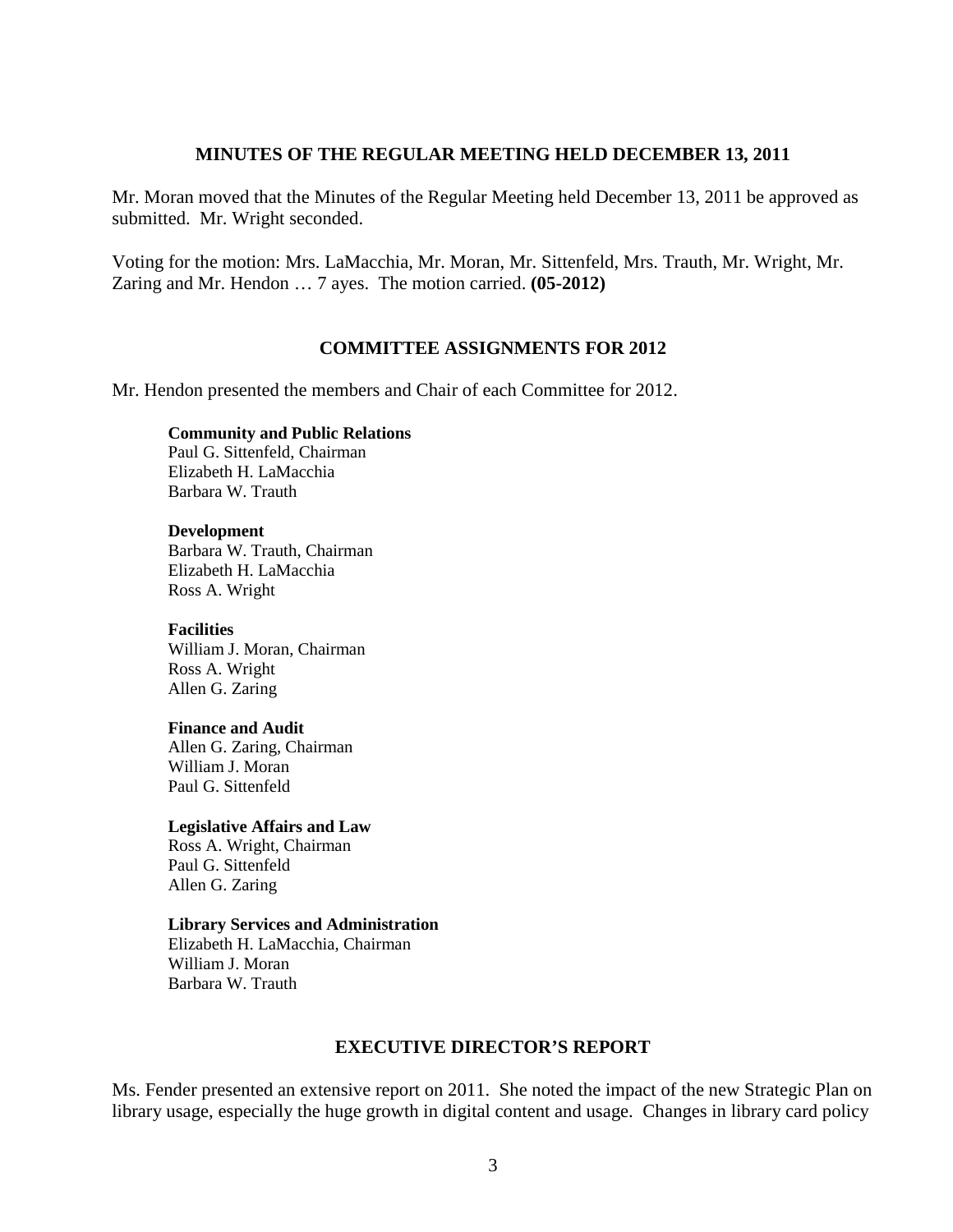have allowed us to better meet the needs of our users and have resulted in a 22% increase in the number of cardholders. We continue to advance the use of digital technology.

One of the biggest accomplishments of 2011 is the display of the Cincinnati Riverfront 1848 Daguerreotype panorama. Out of public sight for more than 60 years, the panorama is now on display in the Joseph S. Stern, Jr. Cincinnati Room or can be viewed through our website.

We received funding from the PNC Foundation for a financial literacy program for preschool children, have expanded our homework centers and added services for adult learners. Our project to make the Pleasant Ridge Branch handicapped accessible is nearing completion.

To achieve financial security as more funding cuts hit the Library, we've made significant changes to reduce operating expenses long-term. The improvements made in 2011have moved us toward our strategic goals and resulted in record levels of use. But perhaps more importantly, our customer satisfaction surveys show that our cardholders are extremely pleased with the improvements.

She presented copies of *Highlights 2011*.

# Strategic Plan Update

Ms. Fender detailed the progress made on actions undertaken as part of the Strategic Plan.

New cardholder surveys show that satisfaction with the Library has exceeded 2010 satisfaction levels on every measure including parking, staff assistance, public computers and digital materials. While the primary reason for getting a library card is still to borrow print materials, downloading digital materials is now the secondary reason with 15% of new cardholders citing access to digital downloads as their reason for obtaining a library card.

OrangeBoy Inc. is developing a dashboard to track changes in our cardholder clusters (e.g. Wave Riders, Occasionals, Rising Stars) that is developed through survey data and weekly cardholder snapshots. This will help us determine when a change results in more frequent Library use.

Mr. Wright noted that the Library's early adoption of digital technology has allowed us to stay relevant.

## Payment Card Industry Data Security Standards Compliance

Ms. Fender reported that the Library has met the December 31, 2011 deadline to become fully compliant with the Payment Card Industry Data Security Standards (PCI DSS).

# LSTA Grant Application – ILS/Search Ohio

Ms. Fender recommended that the Board approve applying for a Library Services and Technology Act (LSTA) grant in the amount of \$33,000 to offset the part of the cost of migrating to Innovative Interfaces, the new Integrated Library System (ILS), and joining Search Ohio, a consortium which will give our cardholders access to materials from colleges, universities and other public libraries throughout Ohio.

Ms. Fender also reported that:

# Summer Lunch Program

in response to learning that Cincinnati ranks third in the country in childhood poverty rates, she is working with Mary Ronan, Superintendent of Cincinnati Public Schools (CPS), to serve lunches at library branches. A free federal program provides for children to receive a free lunch during the summer months when school is not in session. The Main Library and 16 branches within the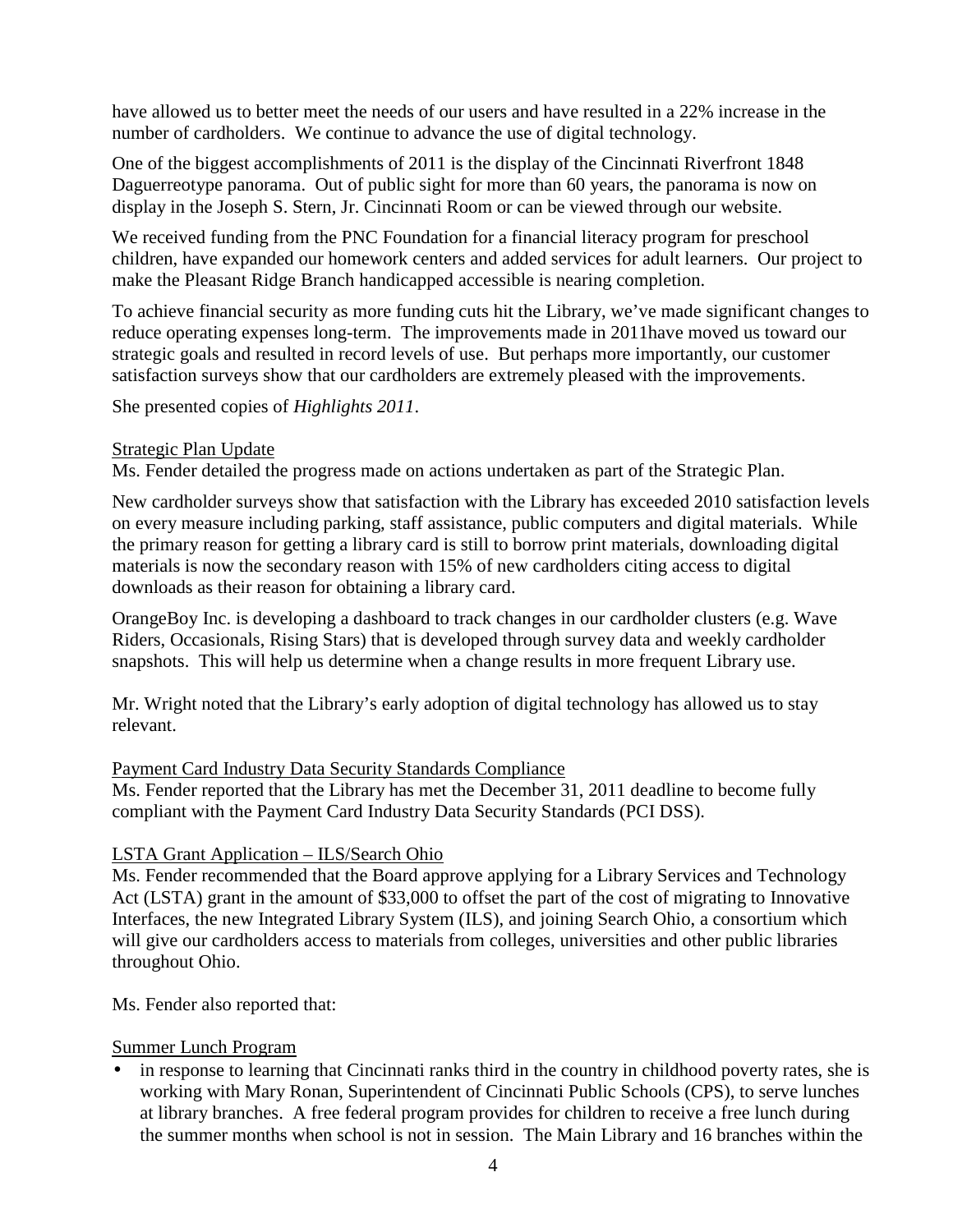City of Cincinnati would provide facilities that are nearby, free and open to all – excellent sites for this program. Ms. Ronan has offered CPS as a community partner to prepare the lunches. We also will encourage the children to sign up for a Kid's Only Library card, participate in the Summer Reading program and take part in other educational offerings like Brain Camp.

March Board Meeting Date

• Mr. Hendon asked if the March Board meeting could be rescheduled.

Theft of Library Property

• a December 31 burglary at the Hyde Park Branch resulted in the loss of \$265.90 in cash from the safe plus five computers, a Wii console, controllers and games, a projector, speaker system and DVD player, a digital camera and two MP3 players. The total value of these items is estimated at \$5,800. In addition, repair of a vandalized alarm system panel and a door are estimated at \$2,000.

Police are investigating the theft and we will seek recovery for all losses from the contractor whose code and key were used to access the building. We are looking into procedural changes which might reduce the likelihood of future burglaries.

Mr. Moran moved that the Executive Director's Report be approved as submitted, including applying for the LSTA grant. Mrs. LaMacchia seconded.

Voting for the motion: Mrs. LaMacchia, Mr. Moran, Mr. Sittenfeld, Mrs. Trauth, Mr. Wright, Mr. Zaring and Mr. Hendon … 7 ayes. The motion carried. **(06-2012)**

# **FISCAL OFFICER'S REPORT**

## 2011 General Fund - Budget vs. Actual

Ms. Schoettker presented a budget vs. actual comparison of fiscal year 2011. Actual revenue fell short of the budget by \$1.3 million, primarily due to mid-year Public Library Fund reductions. The total of expenditures, capital transfers and year-end encumbrances was \$1.1 million less than originally budgeted, primarily due to an extended hiring freeze. Therefore, the ending balance of \$10.5 million fell short of our goal by only \$245,650.

|                                  | <b>Jan 1 Budget</b> | Dec 31 Actual | <b>Difference</b> |
|----------------------------------|---------------------|---------------|-------------------|
| <b>Beginning Balance</b>         | \$6,831,800         | \$6,831,800   |                   |
| <b>PLF</b>                       | 38.878.928          | 37.647.070    | $-1,231,858$      |
| <b>Tax Levy</b>                  | 19,620,000          | 19,655,070    | 35,070            |
| <b>Fines &amp; Fees</b>          | 1,950,000           | 1,853,699     | $-96,301$         |
| <b>Interest</b>                  | 25,000              | 32,119        | 7,119             |
| <b>Services (Digitization)</b>   | 100,000             | 3,048         | $-96,952$         |
| <b>Donations</b>                 | 27,000              | 76,934        | 49,934            |
| <b>Miscellaneous</b>             | 549,072             | 563,561       | 14,491            |
| <b>TOTAL REVENUE</b>             | \$61,150,000        | \$59,831,501  | $-1,318,499$      |
| <b>Salaries &amp; Benefits</b>   | 36,340,256          | 35,334,051    | $-1,006,205$      |
| <b>Supplies</b>                  | 1,238,135           | 1,103,219     | $-134,916$        |
| <b>Purchased Services</b>        | 7,446,985           | 7,546,431     | 99,446            |
| <b>Library Services</b>          | 8,737,036           | 8,738,417     | 1,381             |
| <b>Furniture &amp; Equipment</b> | 664,588             | 600.493       | $-64,095$         |
| <b>Other Expenses</b>            | 268,000             | 299,540       | 31,540            |
| <b>Capital Transfer</b>          | 2,500,000           | 2,500,000     |                   |
| <b>TOTAL EXP &amp; ENCUMB</b>    | \$57,195,000        | \$56,122,151  | $-1,072,849$      |
| <b>Ending Balance</b>            | \$10,786,800        | \$10,541,150  | $-245,650$        |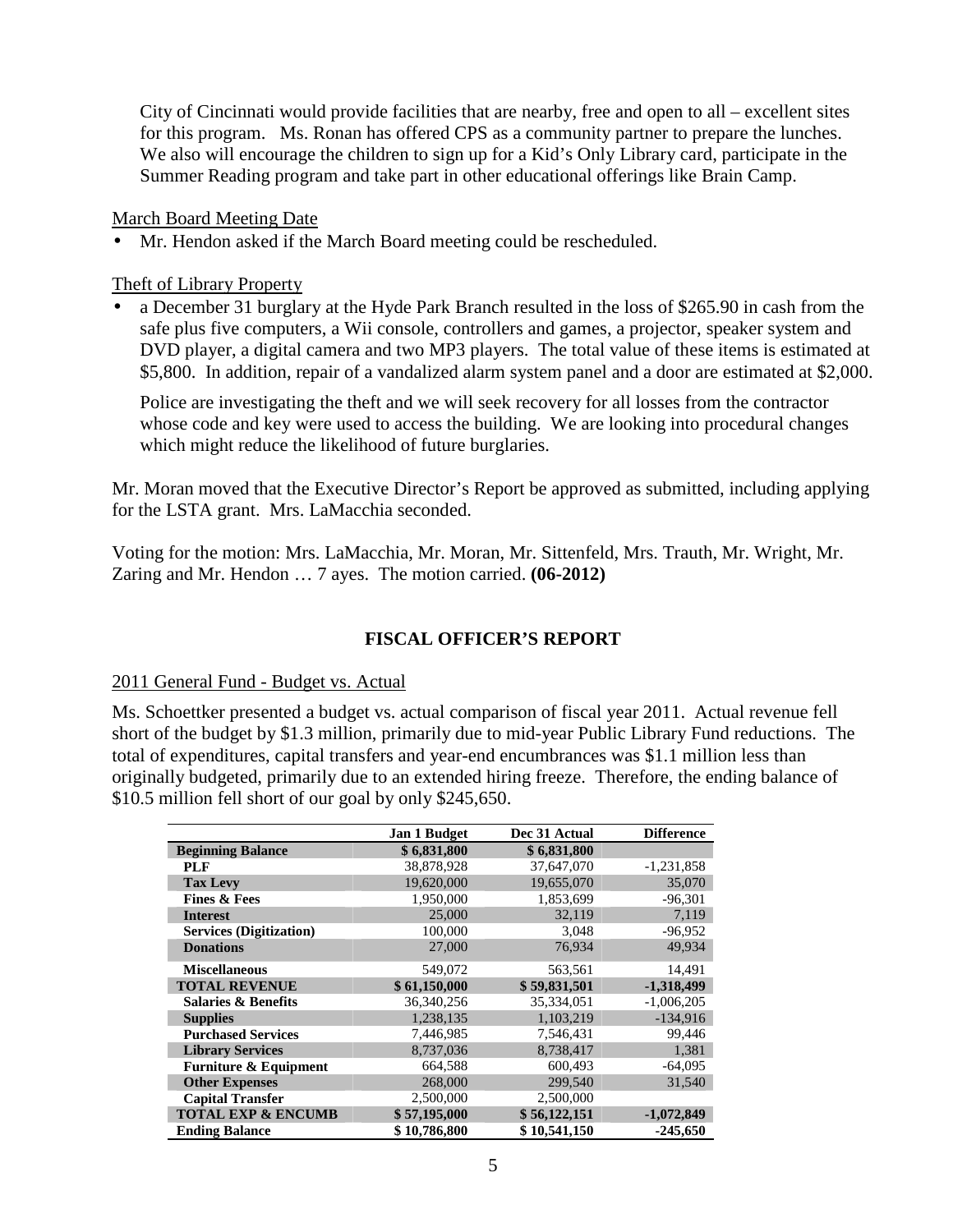## 2011 All Funds in Comparison

Ms. Schoettker presented the following comparison of 2009, 2010 and 2011 income, disbursements (excluding capital transfers) and balances, for *all* funds – General Fund, special revenue, capital and permanent (trust):

|                                    | 2009              | 2010              | 2011              |
|------------------------------------|-------------------|-------------------|-------------------|
| <b>Beginning Balance</b>           | 27,853,743.59     | 15,998,187.68     | 20,269,218.51     |
| Public Library Fund                | 39,066,948.53     | 36,702,539.71     | 37,744,569.84     |
| Tax Levy                           |                   | 19,691,088.15     | 19,655,069.66     |
| Other income                       | 3,564,325.78      | 3,342,513.22      | 3,191,573.35      |
| <b>Total Income</b>                | 42,631,274.31     | 59,736,141.08     | 60,591,212.85     |
| Expenditure                        | (54, 486, 830.22) | (55, 465, 110.25) | (54, 445, 487.78) |
| <b>Ending Balance</b>              | 15,998,187.68     | 20,269,218.51     | 26,414,943.58     |
| Year-end encumbrances              |                   |                   | (2,562,368.54)    |
| Trust fund principal               |                   |                   | (6,725,591.00)    |
| General Fund operating contingency |                   |                   | (1,625,000.00)    |
| Bldg & Repair capital contingency  |                   |                   | (2.000,000.00)    |
| <b>Available Balance</b>           |                   |                   | 13,501,984.04     |

She noted that we spent \$1 million less than last year, about the same as 2009. The year began with a balance of \$20.2 million and ended with \$26.4 million. Of the \$13.5 million *available* balance, about two-thirds (\$8.9 million) is in the General Fund, \$2.4 million in the Building and Repair Fund for the next maintenance program; the remainder is restricted special revenue and permanent (trust) funds.

## 2012 Forecast

Ms. Schoettker advised the Board that although 2010 and 2011 both closed with a better ending balance than beginning, 2012 is likely to be different. Operating changes made in 2011 will result in long-term cost reductions and they have bought additional time before our savings is exhausted. However, these reductions may not be enough to offset other cost increases and especially revenue decreases. She recommended that a meeting of the Finance & Audit Committee be scheduled in early 2012 to discuss long-term planning options.

### Monthly Financial Reports

Ms. Schoettker submitted the financial report for the period ending December 31, 2011.

### Investment Reports

Ms. Schoettker submitted the investment report for the month ending December 31, 2011.

Mr. Wright moved that the Board approve the Fiscal Officer's Report including financial and investment reports as submitted. Mrs. LaMacchia seconded.

Voting for the motion: Mrs. LaMacchia, Mr. Moran (except pass on investment report), Mr. Sittenfeld, Mrs. Trauth, Mr. Wright, Mr. Zaring and Mr. Hendon … 7 ayes. The motion carried. **(07-2012)**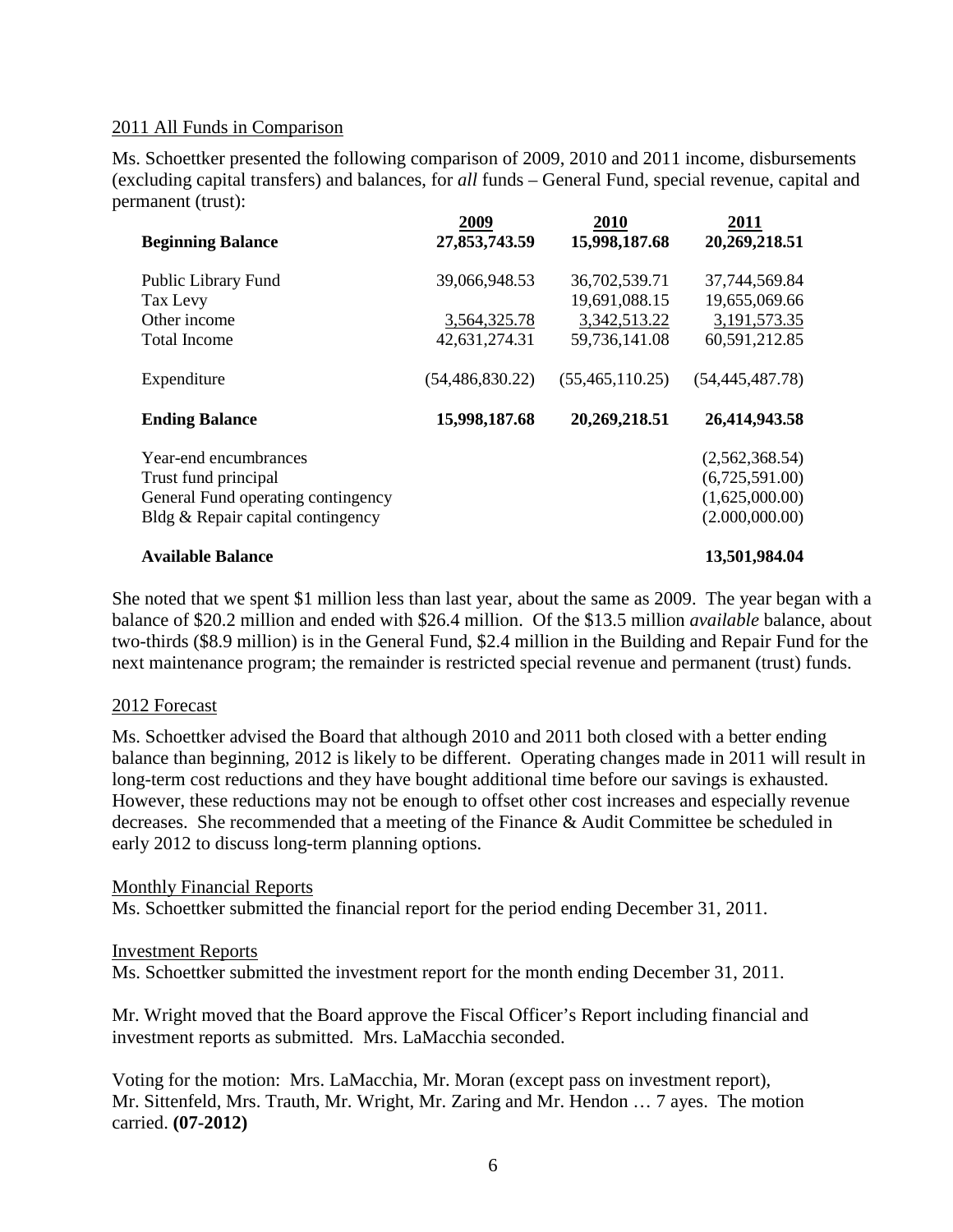### **FINANCE AND AUDIT COMMITTEE REPORTS**

### Annual Appropriation Resolution and Estimated Resources for Fiscal 2012

Mr. Zaring presented the Fiscal Officer's recommendation for General Fund estimated resources and appropriations:

| <b>2012 GENERAL FUND RESOURCES</b>  |                |
|-------------------------------------|----------------|
| <b>Operating Contingency</b>        | \$1,625,000.00 |
| Unencumbered Balance                | 8,916,150.00   |
| PRIOR YEAR CARRYFORWARD             | 10,541,150.00  |
| Public Library Fund                 | 35,533,332.37  |
| <b>Hamilton County Property Tax</b> | 17,822,665.00  |
| Other Income                        | 2,584,002.63   |
| <b>NEW INCOME</b>                   | 55,940,000.00  |
| ____                                |                |

**TOTAL EST RESOURCES \$ 66,481,150.00**

| <b>2012 GENERAL FUND APPROPRIATION</b> |                 |
|----------------------------------------|-----------------|
| <b>Salaries</b>                        | \$26,298,629.00 |
| <b>Retirement Benefits</b>             | 3,672,709.00    |
| <b>Insurance Benefits</b>              | 4,864,502.00    |
| Supplies                               | 1,184,465.00    |
| Purchased & Contracted Services        | 7,963,399.00    |
| Library Materials & Information        | 8,250,000.00    |
| Capital Outlay                         | 1,046,700.00    |
| Other Objects                          | 379,596.00      |
| <b>Other Financing Uses</b>            |                 |
| Transfer (Capital)                     | 2,500,000.00    |
| <b>TOTAL APPROPRIATION</b>             | \$56,160,000.00 |

Further, he presented recommendations for all other funds – special revenue, capital and permanent (trust) funds. Trust fund principals, a total of \$6,725,591, are excluded from permanent fund balances.

| <b>FUND</b>                    | 2011                               | 2012                                 |     | 2012                 |     |
|--------------------------------|------------------------------------|--------------------------------------|-----|----------------------|-----|
|                                | <b>AVAILABLE</b><br><b>BALANCE</b> | <b>ESTIMATED</b><br><b>RESOURCES</b> |     | <b>APPROPRIATION</b> |     |
| General Fund                   | \$10,541,149.57                    | \$55,940,000.00                      |     | \$56,160,000.00      | (1) |
| Building & Repair Capital Fund | 4.430.342.87                       | 2,500,000.00                         | (2) | 4,930,000.00         |     |
| Special Revenue (8 funds)      | 372,005.44                         | 141,515.00                           |     | 296,476.60           |     |
| Permanent (44 funds)           | 1,783,486.16                       | 66,500.00                            |     | 488,384.00           |     |
| <b>Total</b>                   | \$17,126,984.04                    | \$58,648,015.00                      |     | \$61,874,860.60      |     |

(1) Includes \$2.5 million capital transfer to Building & Repair.

(2) Includes \$2.5 million transfer from General Fund.

Mr. Zaring moved that the Board adopt a Resolution that to provide for expenditures during the fiscal year ending December 31, 2012, the resources of the Library be appropriated at the fund and object levels outlined below. Upon approval by the Board, this information will be submitted to the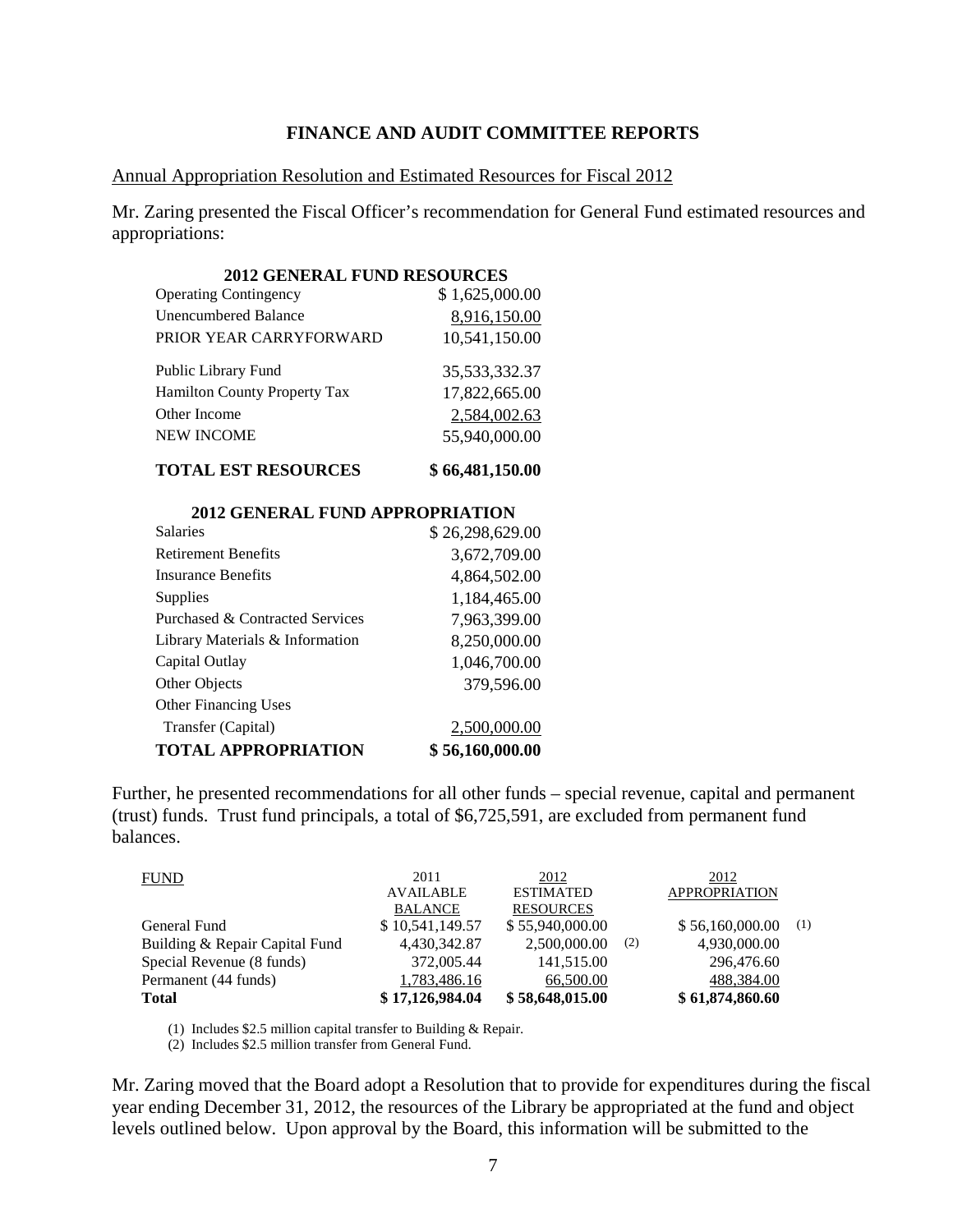Hamilton County Budget Commission as the Library's 2012 Annual Appropriation Resolution and Certificate of Sources Available for Expenditure.

|                                      | General<br><b>Fund</b> | <b>LSTA</b> | Anderson<br>Mt Washington | Friedman  | Library<br>Programs | Hosbrook  |
|--------------------------------------|------------------------|-------------|---------------------------|-----------|---------------------|-----------|
|                                      | 101                    | 210         | 701-01                    | 701-10    | 701-52              | 701-71    |
| <b>Salaries</b>                      | 26,298,629.00          |             |                           |           |                     |           |
| <b>Retirement Benefits</b>           | 3,672,709.00           |             |                           |           |                     |           |
| <b>Insurance Benefits</b>            | 4.864.502.00           |             |                           |           |                     |           |
| <b>Other Employee Benefits</b>       |                        |             |                           |           |                     |           |
| <b>Purchased/Contracted Services</b> | 7.963.399.00           | 41,000.00   | 23,300.00                 |           | 62,450.00           | 2,200.00  |
| Supplies                             | 1,184,465.00           | 41.17       | 11.050.00                 | 8.650.00  | 17,800.00           | 12.391.75 |
| Library Materials and Information    | 8,250,000.00           |             | 12,500.00                 | 12.583.19 |                     |           |
| <b>Other Objects</b>                 | 379,596.00             |             |                           |           |                     |           |
| Capital Outlay                       | 1.046.700.00           | 25.030.49   | 5,000.00                  |           |                     | 2,480.00  |
| Debt Service                         |                        |             |                           |           |                     |           |
| <b>Other Financing Uses</b>          | 2,500,000.00           |             |                           |           |                     |           |
| Contingency                          |                        |             |                           |           |                     |           |
| <b>Total Appropriation</b>           | 56,160,000.00          | 66,071.66   | 51,850.00                 | 21,233.19 | 80,250.00           | 17,071.75 |

**SPECIAL REVENUE:**

|                                      |           | <b>CAPITAL:</b>      | <b>PERMANENT:</b> |            |                       |               |
|--------------------------------------|-----------|----------------------|-------------------|------------|-----------------------|---------------|
|                                      | Gifts     | Building &<br>Repair | Karline<br>Brown  | Feld       | Incidental<br>Expense | <b>Glueck</b> |
|                                      | 701-99    | 401                  | 801-06            | 801-12     | 801-14                | 801-16        |
| <b>Salaries</b>                      |           |                      |                   |            |                       |               |
| <b>Retirement Benefits</b>           |           |                      |                   |            |                       |               |
| <b>Insurance Benefits</b>            |           |                      |                   |            |                       |               |
| <b>Other Employee Benefits</b>       |           |                      |                   |            |                       |               |
| <b>Purchased/Contracted Services</b> |           | 500.000.00           |                   |            | 25,000.00             |               |
| <b>Supplies</b>                      | 25,760.00 |                      | 2,500.00          |            | 8,000.00              |               |
| Library Materials and Information    | 6,000.00  |                      |                   | 210,000.00 |                       | 3,507.00      |
| Other Objects                        |           |                      |                   |            |                       |               |
| <b>Capital Outlay</b>                | 28.240.00 | 4.430.000.00         |                   |            |                       |               |
| <b>Debt Service</b>                  |           |                      |                   |            |                       |               |
| <b>Other Financing Uses</b>          |           |                      |                   |            |                       |               |
| Contingency                          |           |                      |                   |            |                       |               |
| <b>Total Appropriation</b>           | 60,000.00 | 4,930,000.00         | 2,500.00          | 210.000.00 | 33,000.00             | 3,507.00      |

|                                      | Goldsmith | Greider  | Abell    | Hadley    | Heekin   | Heisel<br>Dunlap |
|--------------------------------------|-----------|----------|----------|-----------|----------|------------------|
|                                      | 801-17    | 801-18   | 801-19   | 801-20    | 801-23   | 801-24           |
| <b>Salaries</b>                      |           |          |          |           |          |                  |
| <b>Retirement Benefits</b>           |           |          |          |           |          |                  |
| Insurance Benefits                   |           |          |          |           |          |                  |
| <b>Other Employee Benefits</b>       |           |          |          | 35,000.00 |          |                  |
| <b>Purchased/Contracted Services</b> |           |          |          |           | 1,000.00 | 19,170.00        |
| Supplies                             |           |          |          |           |          |                  |
| Library Materials and Information    | 3.000.00  | 1.167.00 | 1,268.00 |           |          |                  |
| <b>Other Objects</b>                 |           |          |          |           |          |                  |
| Capital Outlay                       |           |          |          |           |          |                  |
| <b>Debt Service</b>                  |           |          |          |           |          |                  |
| <b>Other Financing Uses</b>          |           |          |          |           |          |                  |
| Contingency                          |           |          |          |           |          |                  |
| <b>Total Appropriation</b>           | 3,000.00  | 1,167.00 | 1,268.00 | 35,000.00 | 1,000.00 | 19,170.00        |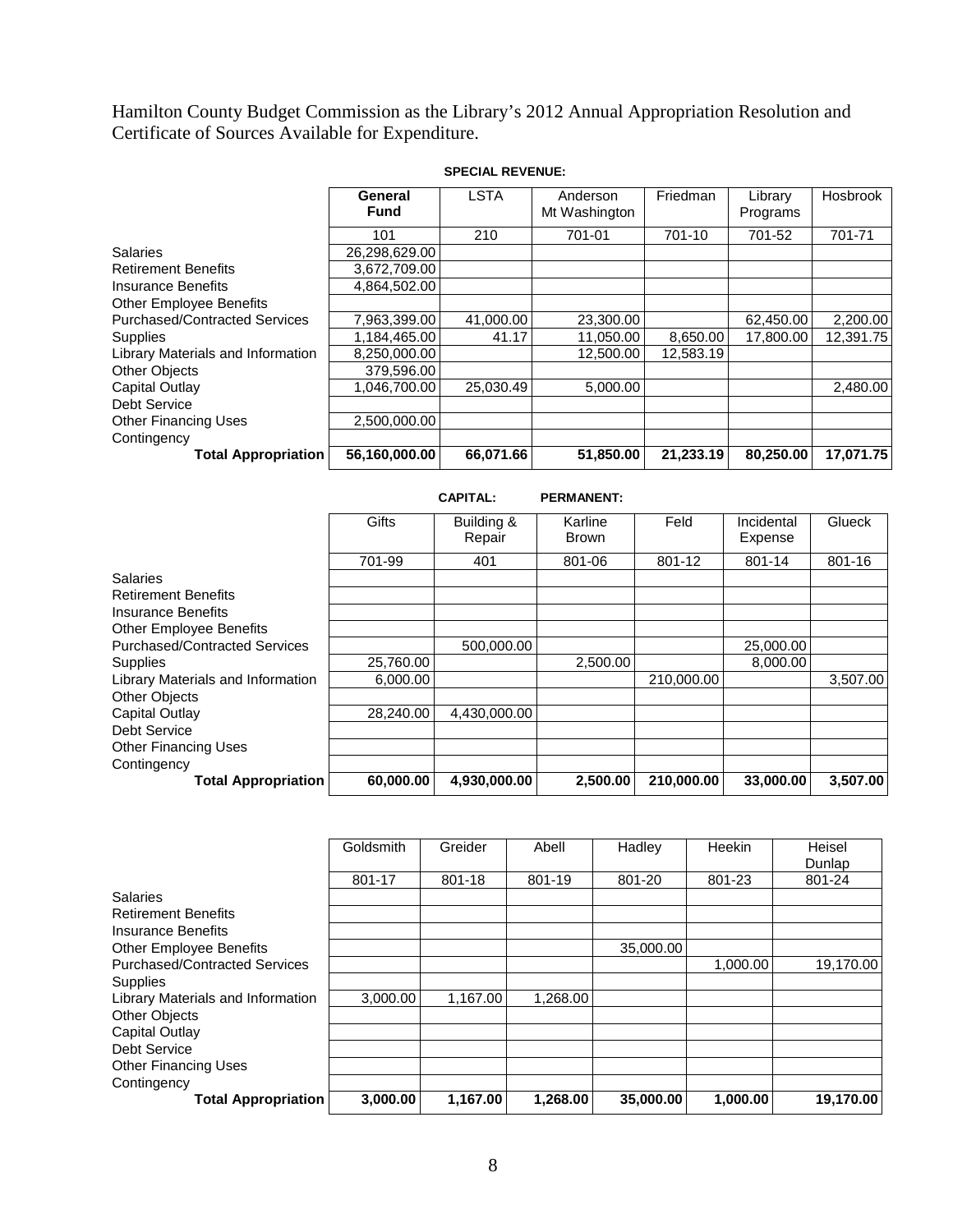|                                      | Kersten    | Lenke    | Sackett  | Dwyer    | Stern, Martha | Gillespie |
|--------------------------------------|------------|----------|----------|----------|---------------|-----------|
|                                      | 801-30     | 801-33   | 801-60   | 801-63   | 801-65        | 801-66    |
| <b>Salaries</b>                      |            |          |          |          |               |           |
| <b>Retirement Benefits</b>           |            |          |          |          |               |           |
| Insurance Benefits                   |            |          |          |          |               |           |
| <b>Other Employee Benefits</b>       |            |          |          |          |               |           |
| <b>Purchased/Contracted Services</b> | 52,200.00  |          |          |          |               | 2,000.00  |
| Supplies                             | 70.525.00  |          |          | 4,000.00 |               |           |
| Library Materials and Information    |            | 1,592.00 | 7.500.00 | 5.000.00 | 1,794.00      |           |
| <b>Other Objects</b>                 |            |          |          |          |               |           |
| Capital Outlay                       |            |          |          |          |               |           |
| Debt Service                         |            |          |          |          |               |           |
| <b>Other Financing Uses</b>          |            |          |          |          |               |           |
| Contingency                          |            |          |          |          |               |           |
| <b>Total Appropriation</b>           | 122.725.00 | 1.592.00 | 7.500.00 | 9,000.00 | 1.794.00      | 2.000.00  |

|                                      | <b>T&amp;R</b> | Howard    | Valerio<br>Family | Dehner   |
|--------------------------------------|----------------|-----------|-------------------|----------|
|                                      | 801-72         | 801-75    | 801-79            | 801-84   |
| <b>Salaries</b>                      |                |           |                   |          |
| <b>Retirement Benefits</b>           |                |           |                   |          |
| Insurance Benefits                   |                |           |                   |          |
| <b>Other Employee Benefits</b>       |                |           |                   | 1,000.00 |
| <b>Purchased/Contracted Services</b> |                |           | 20,000.00         |          |
| <b>Supplies</b>                      |                |           |                   |          |
| Library Materials and Information    | 1.220.00       | 11.941.00 |                   |          |
| <b>Other Objects</b>                 |                |           |                   |          |
| Capital Outlay                       |                |           |                   |          |
| Debt Service                         |                |           |                   |          |
| <b>Other Financing Uses</b>          |                |           |                   |          |
| Contingency                          |                |           |                   |          |
| <b>Total Appropriation</b>           | 1,220.00       | 11,941.00 | 20,000.00         | 1,000.00 |

Mr. Wright seconded.

Voting for the motion: Mrs. LaMacchia, Mr. Moran, Mr. Sittenfeld, Mrs. Trauth, Mr. Wright, Mr. Zaring and Mr. Hendon … 7 ayes. The motion carried. **(08-2012)**

Mr. Zaring also recommended:

Revisions to 2011 Annual Appropriations

• confirmation of the following revision to 2011 appropriations made in December:

| General Fund             |            | Revision     |
|--------------------------|------------|--------------|
| <b>Supplies</b>          |            | \$(1,380.30) |
| <b>Library Materials</b> |            | 1,380.30     |
|                          | Net Change | \$0.00       |

# Revision of Principal Amounts

• revision of the following permanent (trust) fund principal amounts, effective December 31, 2011, based on additional donations received in 2011.

| Fund   | 2011 Principal | 2011 Donations | 2012 Principal |
|--------|----------------|----------------|----------------|
| Abell  | 62,287.00      | 3,572.00       | 65,859.00      |
| Dehner | 27,090.00      | 1,500.00       | 28,590.00      |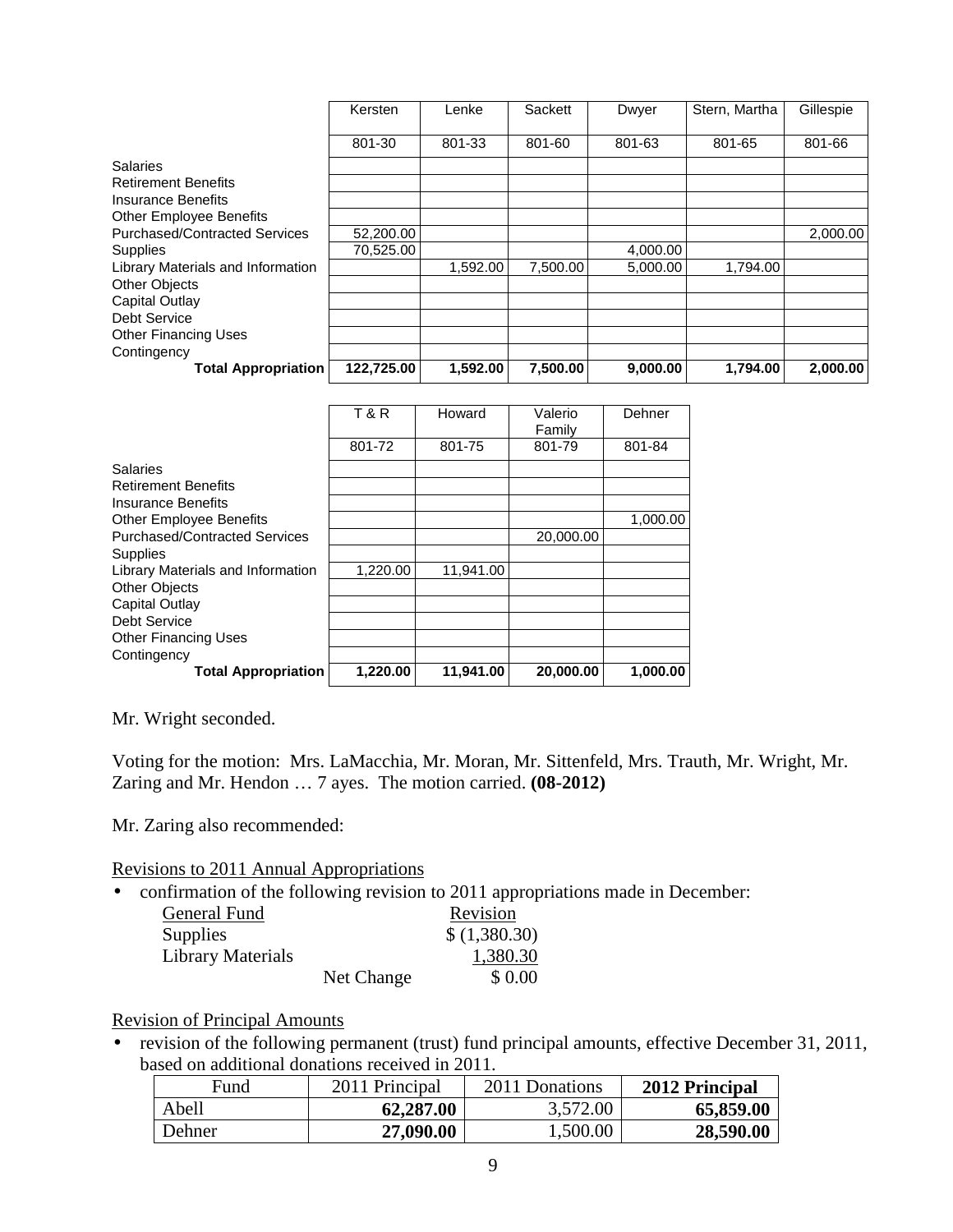Public Official Bonds

• that new public official bonds be executed in the name of Patricia Schoettker, Fiscal Officer and Molly DeFosse, Fiscal Services Manager/Deputy Fiscal Officer, each in the amount of \$500,000 for terms commencing January 31, 2012 and ending January 31, 2013.

Resolution/Authorization for Bank Accounts

• that the Board adopt a resolution assigning the authority for 2012 financial transactions. In addition to documenting the election of officers and the reappointment of Fiscal Officer and Deputy Fiscal Officer, the following authorizations were established:

Withdrawals and Transfers. Any funds deposited to the credit of any account of the Public Library of Cincinnati and Hamilton County may be withdrawn by check or other order for the payment of money, signed by the President and Fiscal Officer.

Any funds deposited to the credit of the Public Library of Cincinnati and Hamilton County may be transferred by wire transfer or ACH transaction to another Library account or investment instrument, as authorized either in writing, by telephone or computer by the Fiscal Officer or Deputy Fiscal Officer.

Products or Services. The Fiscal Officer and the President or Vice President jointly are authorized to enter into contracts and agreements, written or verbal, for any products or services offered by an authorized public depository, including but not limited to cash management services and computer/internet based products and services.

Sale of Stock. The Executive Director or Fiscal Officer are authorized to sell stock donations.

# Resolution/Authorization for 2012 Tax Levy Advances

• that the Board adopt the following resolution to provide for advance payment of taxes collected and held in the Hamilton County treasury for the Library:

## Resolution Requesting the County Auditor to Make Advance Payments of Taxes *Pursuant to Ohio Revised Code § 321.34*

*Whereas*, the Ohio Revised Code allows for requests for advance payments from the County Auditor funds derived from taxes or other sources to the County Treasurer, which may be held on account of a local subdivision;

*Therefore*, be it resolved by the Board of Trustees of the Public Library of Cincinnati and Hamilton County, Ohio:

*Section 1*. That the Auditor and the Treasurer of Hamilton County in accordance with Ohio Revised Code § 321.34, be requested to draw and pay to the Public Library of Cincinnati and Hamilton County upon the written request of Patricia Schoettker, Fiscal Officer, to the County Auditor, funds due in any settlement of 2012 derived from taxes or other sources, payable to the County Treasurer to the account of the Public Library of Cincinnati and Hamilton County, and lawfully applicable for purposes of the current fiscal year (January – December 2012).

*Section 2*. That the Fiscal Officer of the Public Library of Cincinnati and Hamilton County shall forward to the County Auditor a certified copy of this Resolution.

Mr. Wright moved that these recommendations and corresponding resolutions be approved as submitted. Mr. Moran seconded.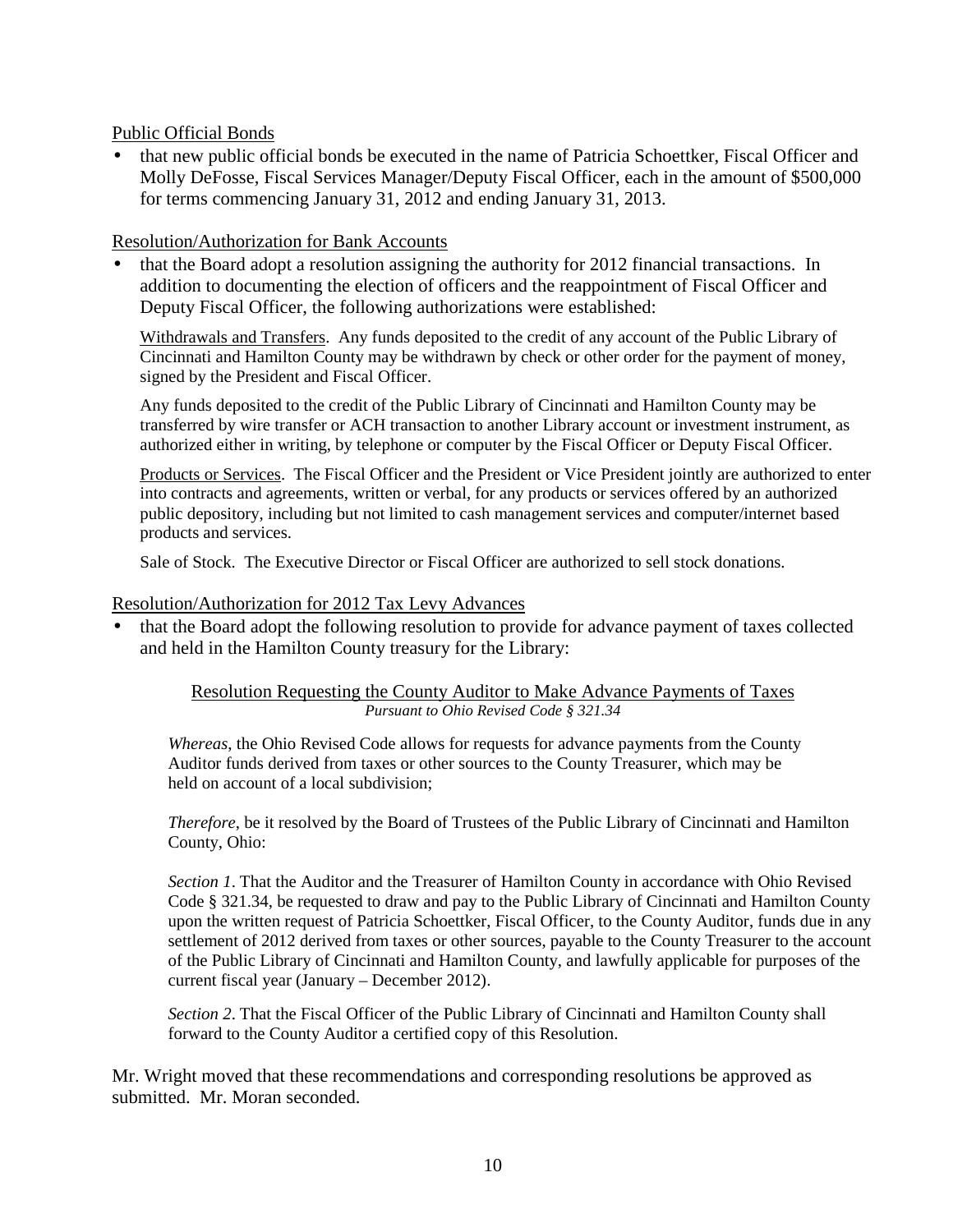Voting for the motion: Mrs. LaMacchia, Mr. Moran, Mr. Sittenfeld, Mrs. Trauth, Mr. Wright, Mr. Zaring and Mr. Hendon … 7 ayes. The motion carried. **(09-2012)**

# **LIBRARY SERVICES AND ADMINISTRATION COMMITTEE REPORTS**

# **ADMINISTRATION**

Mrs. LaMacchia reported that the Library Services and Administration Committee met on December 23. Robert Hendon and Bill Moran were in attendance and Elizabeth LaMacchia via phone. Kim Fender, Mary Bennett-Brown and Greg Edwards were also in attendance.

Mrs. LaMacchia presented Committee recommendations that the Board:

Personnel Change Report

• approve the Personnel Change Report for changes through December 24, 2011.

|               |                               | approve the Ferrolliner enange responsion enanges unough Becember $\omega$ , $\omega_{11}$ . |      |                               | <b>EFFECTIVE</b>      |
|---------------|-------------------------------|----------------------------------------------------------------------------------------------|------|-------------------------------|-----------------------|
| <b>ACTION</b> | <b>AGENCY</b>                 | <b>POSITION TITLE</b>                                                                        |      | FTE EMPLOYEE NAME             | <b>DATE</b>           |
| Retirement    | Groesbeck                     | Reference Librarian I                                                                        |      | 1.00 Luessen, Elizabeth H.    | 11/30/11              |
| Retirement    | Information & Reference       | LSA II                                                                                       |      | 0.50 Stoner, Aquila D.        | 11/30/11              |
| Promotion     | Oakley                        | Children's Librarian II                                                                      |      | 1.00 Carrier, Sarah E.        | 11/27/11              |
| Promotion     | Virtual Information Center    | Virtual Info Center Manager                                                                  |      | 1.00 Daly, Denis W            | 11/27/11              |
| Promotion     | West End                      | Branch Manager I                                                                             |      | 1.00 Jackson, Magdalene G.    | 11/27/11              |
| Promotion     | Popular Library               | Reference Librarian I                                                                        |      | 1.00 Kemple, Steven M.        | $\overline{11}/27/11$ |
| Promotion     | Hyde Park                     | LSA II                                                                                       |      | 1.00 Ketchum, Carolyn M.      | 11/27/11              |
| Promotion     | Information & Reference       | LSA II                                                                                       |      | 0.50 Kleesattel, David G.     | 12/11/11              |
| Promotion     | Northside                     | LSA II                                                                                       |      | 1.00 O'Nan, Charles P.        | 12/11/11              |
| Promotion     | Information & Reference       | Reference Team Leader                                                                        |      | 1.00 Schultz, Allison R.      | 12/11/11              |
| Promotion     | TeenSpot                      | Reference Librarian I                                                                        |      | 1.00 Sheehy, Megan N.         | 11/27/11              |
| Promotion     | TeenSpot                      | Reference Librarian I                                                                        |      | 1.00 Tiemeier, Thomas E.      | 11/27/11              |
| Promotion     | <b>Collection Development</b> | Coll. Dev. Librarian-Juv.                                                                    |      | 1.00 Wallace, Margery C.      | 11/27/11              |
| Appointment   | <b>TechCenter</b>             | LSA II                                                                                       |      | 0.50 Allen, Tyrick J.         | $\overline{11}/27/11$ |
| Appointment   | Loveland                      | LSA I                                                                                        |      | 0.50 Becker, Katherine B.     | 12/11/11              |
| Appointment   | Hyde Park                     | <b>Student Shelver</b>                                                                       |      | 0.25 Bell, Caroline K.        | 11/27/11              |
| Appointment   | Groesbeck                     | LSA I                                                                                        |      | 0.50 Dixon, Gail L.           | 11/27/11              |
| Appointment   | Virtual Information Center    | LSA I                                                                                        |      | 0.50 Gallagher, Bridgid K.    | 11/27/11              |
| Appointment   | <b>Circulation Services</b>   | LSA I                                                                                        |      | 0.50 Hauser, Theresa L.       | 11/27/11              |
| Appointment   | <b>Circulation Services</b>   | LSA I                                                                                        | 0.50 | James, Lisa L.                | 12/11/11              |
| Appointment   | Greenhills                    | LSA I                                                                                        |      | 0.60 Kutcher, Hannah L.       | 11/27/11              |
| Appointment   | <b>Circulation Services</b>   | LSA I                                                                                        |      | 0.50 Lagano, Michael S.       | 11/27/11              |
| Appointment   | Greenhills                    | LSA I                                                                                        |      | 0.60 Mulford-Chinn, Ella M.   | 11/27/11              |
| Appointment   | Madeira                       | LSA I                                                                                        |      | 0.60 Tracey-Miller, Nathaniel | 12/11/11              |
| Appointment   | Virtual Information Center    | LSA I                                                                                        |      | 0.60 Tracy, Ashleigh L.       | 11/27/11              |
| Appointment   | Mt. Healthy                   | LSA I                                                                                        |      | 0.50 Woodson, Kathryn C.      | 11/27/11              |
| Appointment   | Genealogy & Local History     | <b>Student Shelver</b>                                                                       |      | 0.30 Young, Jarron S.         | 11/27/11              |
| Change        | Madeira                       | LSA I                                                                                        |      | 0.60 Connair, Janice A.       | 11/27/11              |
| Change        | Groesbeck                     | Reference Librarian I                                                                        |      | 1.00 Wehrle, Lacey K.         | 12/11/11              |
| Departure     | Madeira                       | LSA I                                                                                        |      | 0.60 Connair, Sean M.         | 12/03/11              |
| Departure     | <b>Circulation Services</b>   | Shelver                                                                                      |      | 0.50 Hildebrandt, Jacob W.    | 12/14/11              |
| Departure     | Harrison                      | Student Shelver                                                                              |      | 0.30 Huber, Christopher       | $\overline{12}/16/11$ |
| Departure     | Harrison                      | LSA I                                                                                        |      | 1.00 Hoffmann, Raegina M.     | 12/17/11              |

## Policy Revisions

• approve policy revisions as follows: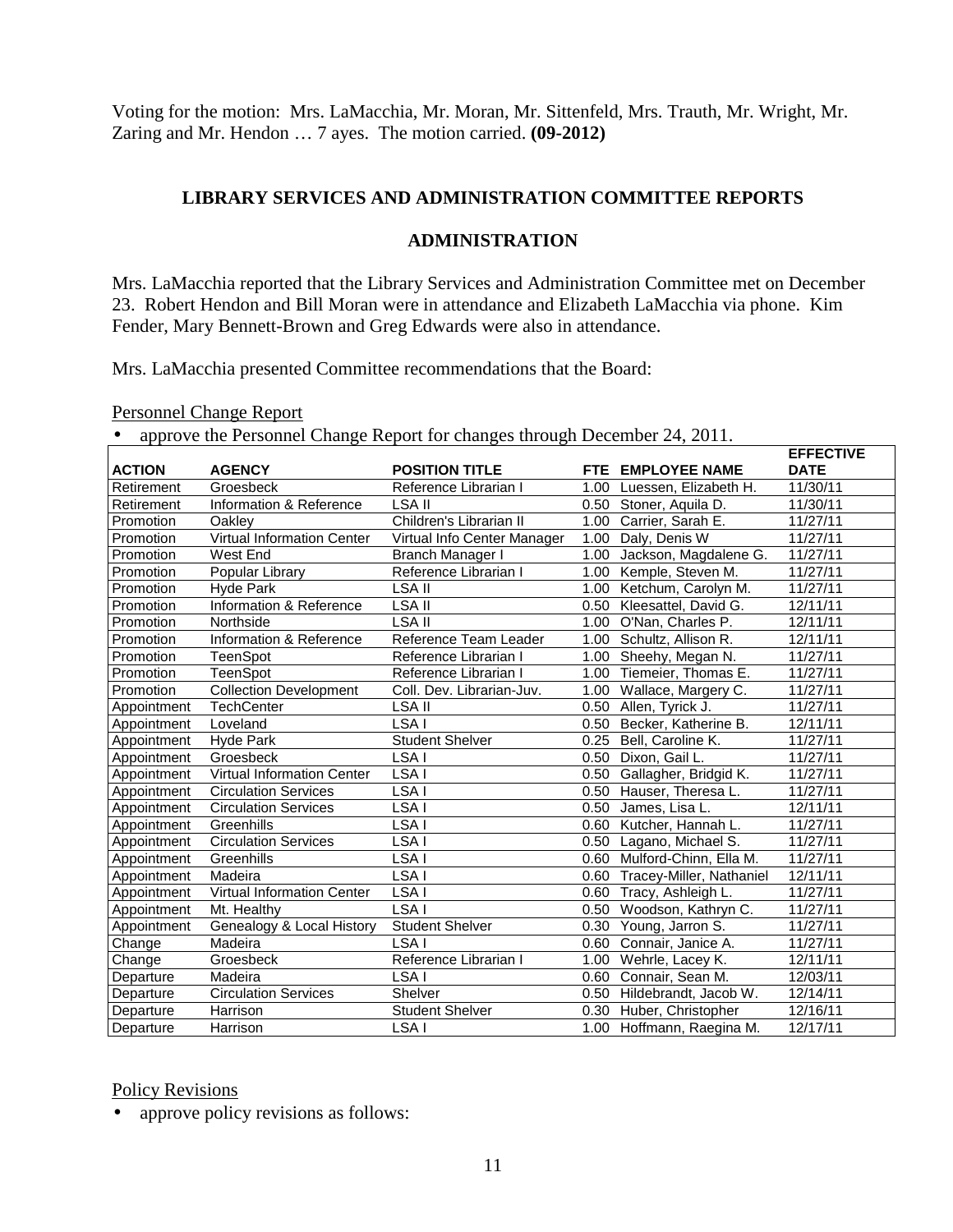**Attendance and Punctuality** – clarify the need for staff to have reliable attendance and punctuality

**Personnel Records** – to reflect changes of the law and clarify the requirements for retaining information for personnel records

**Computer Security** – to include acceptable use of payment card data

**Library Card and Circulation** – to allow renewals on items with holds, allow holds on new release DVDs, increase the allowable number of renewals to five, change loan periods for digital content to be consistent with other formats

## **Attendance and Punctuality Policy**

It is the policy of the Public Library of Cincinnati and Hamilton County to encourage habits of good attendance and punctuality on the part of its staff members. The Administration recognizes that there are legitimate reasons for occasional absence; however, unauthorized absence or tardiness cannot be tolerated and will result in disciplinary action. This policy applies to all staff.

Effective: January 10, 2012

### **Personnel Records Policy**

The Public Library of Cincinnati and Hamilton County recognizes the expectations of staff members that information about them stored in personnel files is accurate, relevant and safe from improper disclosure. Federal and state or local laws require that certain information be gathered and maintained in personnel files. Additionally, sound personnel decisions require that the Library collect and retain information concerning employment history and performance. The Library will make every effort to balance each individual's right to privacy with the Library's need to obtain, use, and retain employment information.

Effective: January 10, 2012

## **Computer Security Policy**

The Library provides computer equipment to access, and encourages the use of the Internet, e-mail and other computer-based services necessary to promote the efficient and effective conduct of its business. As with all Library correspondence and files, data stored on Library computers, including computer files, e-mail, and Internet records, is the sole property of the Library and may be monitored or accessed as the Library considers appropriate. Abuse of the Library's computer systems including email and the Internet, failure to comply with Library policies regarding appropriate use of computers, tampering with the computer system, attempting to intentionally damage Library systems, falsifying records, unauthorized attempts to access any computer system, use of the system for illegal activities, commercial activities or using the system for the purpose of harassment is forbidden. Personal use of the computer equipment, Internet and e-mail must take place on personal time with supervisory permission.

### **Software:**

No software is to be installed or downloaded on any computer without the consent of Technical Services and supervisory permission. All software used by the Library is the property of the Library and is not to be downloaded or copied onto another computer.

### **Privately Owned Hardware:**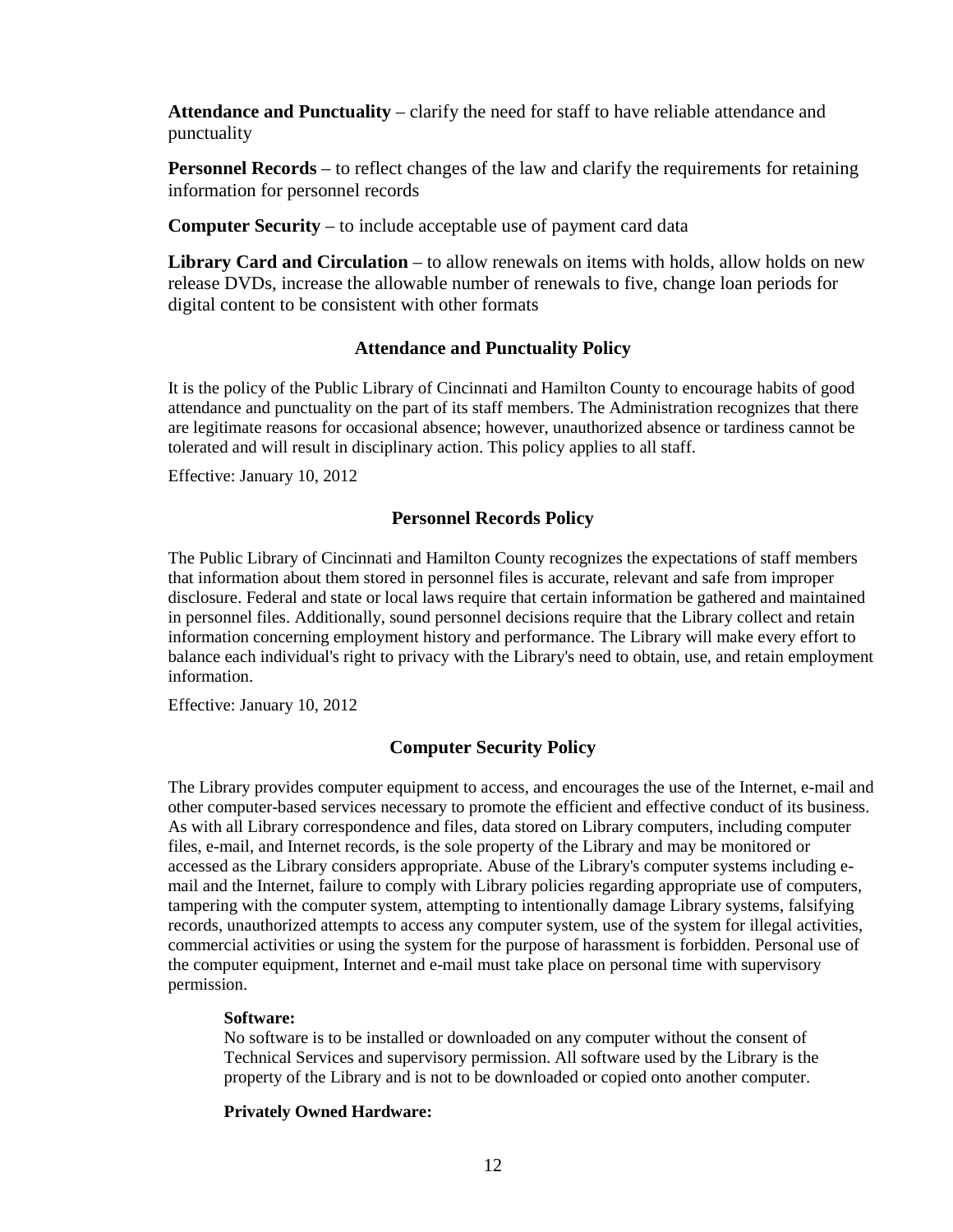Staff members may not plug a computer that is not owned by the Library into the Library's network without prior authorization from Technical Services and supervisory permission. Adding or substituting privately owned hardware or accessories to the Library's computer workstations without prior authorization from Technical Services and supervisory permission is also prohibited.

#### **Passwords:**

Passwords are required for many Library systems and must be kept confidential. Passwords must be changed periodically to maintain security

#### **Electronic Mail:**

Electronic mail is the transmission of message and documents over electronic networks, including the Internet. All messages transmitted or stored by the Library's computer system are the property of the Library and may be monitored or accessed, as it considers appropriate. Internet e-mail messages must contain a signature block including the user's name, e-mail address, phone number, and postal address. When not officially representing the Library, a disclaimer should be added if the message could be interpreted as representing the Library's position or business. Personal correspondence must be conducted on personal time and must not appear to be an official communication of the Library. All e-mail messages, excluding administrative announcements, must be signed by the sender or their authorized representative. Use of the e-mail system to send threatening or racially and/or sexually harassing messages, chain letters, messages containing abusive or objectionable language, or messages which might damage the image or reputation of the Library is forbidden.

#### **Internet:**

Use of the Internet to enhance job performance and participate in library-related professional activities is encouraged. Personal use of the Internet is permitted only on personal time and with supervisory permission. Viewing sites of a graphically, sexually explicit nature is not appropriate in a work setting and is strictly forbidden, whether the use is on work or personal time, with the exception of those staff who are required to evaluate the appropriateness of Internet sites and the effectiveness of filtering products and who will receive written authorization for unrestricted Internet access.

#### **Payment Card Data Acceptable Use:**

It is prohibited to handle credit card data in a manner that could put the data at risk of compromise. Users are prohibited from storing, emailing, instant messaging, or sending credit card data over the library's network in an unsecured manner.

Failure to comply with this policy will result in disciplinary action up to and including termination.

Effective: December 31, 2011

### **LIBRARY CARD AND CIRCULATION POLICY**

The Library Card and Circulation Policy governs all aspects of library cards, their use, and the circulation of materials.

### LIBRARY CARDS

Library Cards from the Public Library of Cincinnati and Hamilton County provide access to a wide variety of information and services at the Library. Library Cards remain the property of the Library and usage may be suspended if Library policies or rules of conduct are violated.

Library Cards are free to applicants of any age who meet any of the following criteria:

- Are a resident of the State of Ohio
- Are associated with a member of an Ohio regional library system as a cardholder from a member library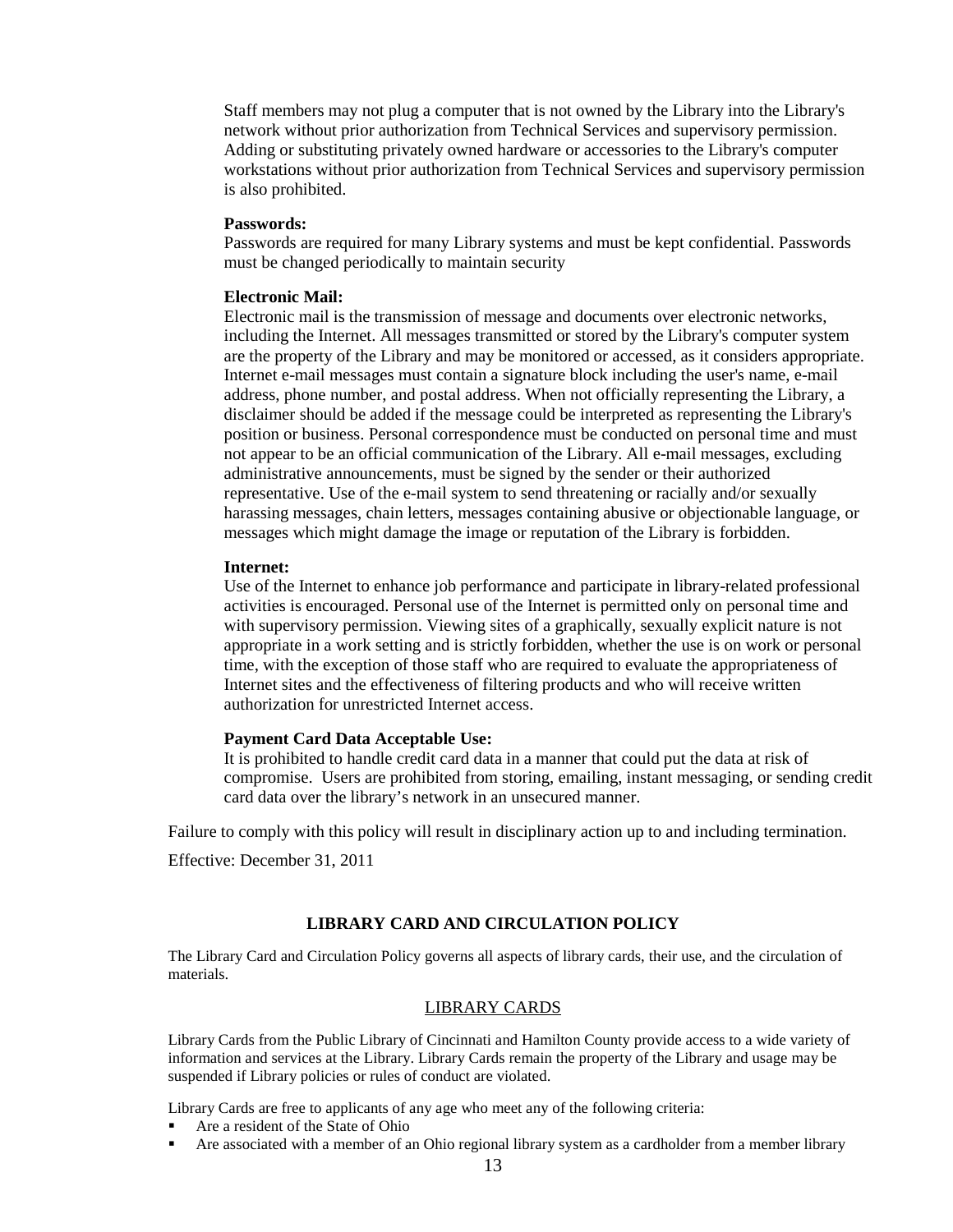- Are a staff member of the Public Library of Cincinnati and Hamilton County
- Are a temporary/transitional resident of Hamilton County

Individuals who do not meet the criteria outlined above may purchase a Library Card at the price established in the Library's Table of Fines and Fees.

A Library Card will have one of the following status types:

- Unlimited: access to all circulating materials
- Educator: access to all circulating materials except videocassettes and DVDs, for customers who live or work in the State of Ohio who use library materials in an educational setting and whose personal use cards do not exceed established fine limits.
- Outpatron: access to all circulating materials for customers of the Library's Outreach Services Department
- Honorary: access to all circulating materials for honored members of the community and Library retirees
- Non-Resident Unlimited: access to all circulating materials for customers who purchase a library card
- Limited Juvenile: access limited to Juvenile catalogued material, for customers under the age of 18, at the request of a parent or legal guardian
- Limited No Video: access limited to any Juvenile, Teen, and Adult catalogued material except videocassettes and DVDs, for customers under the age of 18, at the request of a parent or legal guardian
- Non-Resident Limited Juvenile: access limited to Juvenile catalogued material, for customers under the age of 18 who purchase a Library Card, at the request of a parent or legal guardian
- Non-Resident Limited No Video: access limited to any Juvenile, Teen, and Adult catalogued material except videocassettes and DVDs, for customers under the age of 18 who purchase a Library Card, at the request of a parent or legal guardian
- Visitor: access limited to print materials for temporary/transitional customers
- Visitor Juvenile Limited: access limited to Juvenile catalogued material for temporary/transitional customers under the age of 18, at the request of a parent or legal guardian
- Downloadable-only: access to the Library's downloadable collection, internet and all databases
- Child-only: access to three juvenile books at a time to children under the age of 13
- Teen-only: access to three juvenile or teen books at a time to teens between ages  $13 17$ .

The Library is unable to restrict access to digital content according to the limitations as outlined above. The various status types do not apply to circulating content delivered digitally.

### *Applying for Cards*

Customers may apply for a library card:

- In person
- Online (Hamilton County residents only)
- By mail (customers with disabilities who are unable to visit the Library or customers who receive service from Outreach Services only)

Individuals who apply in person will receive a card which can be used immediately to access all Library services. Individuals who apply online will receive their card in the mail; until identity and address information are verified in person and a signed application is processed, access is limited to use of online databases.

A parent or legal guardian may fill out the application for an applicant under the age of 18.

Applicants under the age of 18 will be required to complete a new library card application upon turning 18. Any fines, fees or other charges on the juvenile card are the responsibility of the parent or legal guardian who signed for the card and do not carry over to the adult card.

Applicants must provide the following information:

- 1. Identity, verified by ID with photograph and name (applicants 18 and over). For applicants under the age of 18, identity verification is required from a parent or legal guardian signing the application. Identity verification is not required for approved school visits or Outreach Services applicants.
- 2. Home address and verification. For applicants under the age of 18, home address verification is required from parent or legal guardian signing the application. Home address verification is not required for approved school visits or Outreach Services applicants.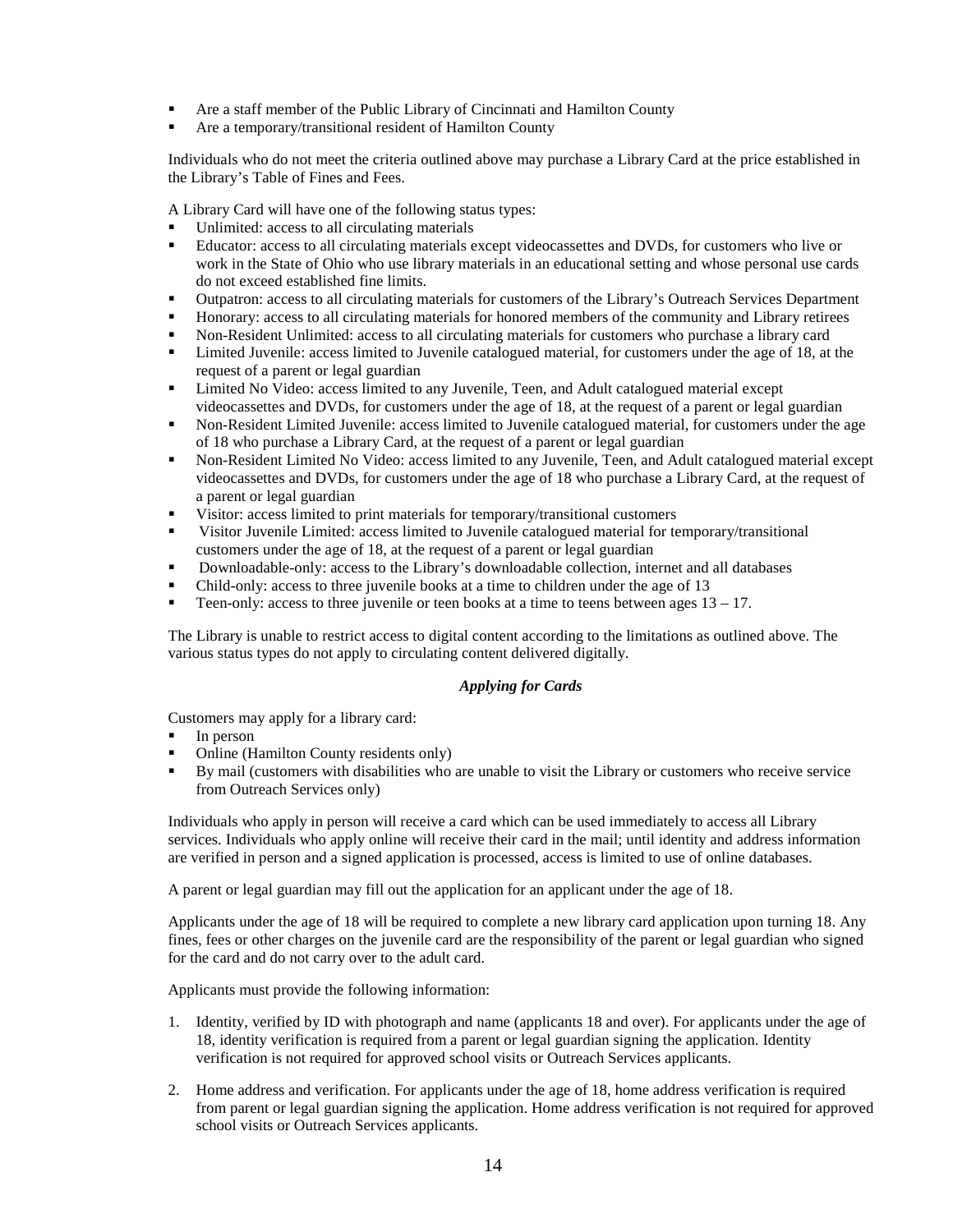A home street address must be used on the application; a post office box may be used as an alternate mailing address in addition to the home street address.

- 3. Date of birth
- 4. Signature (a parent or legal guardian must also sign for an applicant under the age of 18.)

Applicants for the Child-only or Teen-only cards do not need parent's signature. Verbal verification of identify, address and date of birth is acceptable if the applicant does not have an ID.

Applicants must verify the following when appropriate:

If associated with the Ohio regional library system a cardholder from a member library:

a library card from the member library

If affiliated with the Ohio regional library system in other approved capacity:

proof of Ohio regional library system affiliation

If applying for a card with Educator Status:

verification of employment through:

- **paycheck stub**
- **•** organization ID
- **u** letter signed by school/organization head on school/organization letterhead

If home schooling and applying for a card with Educator Status:

a home schooling certificate

### *Renewing Library Cards*

Library cards must be renewed according to card status as follows. All fines and fees associated with the card must be under the unpaid limit as established in the Library's Table of Tines & Fees. All cards, unless outlined differently below, are valid until unused for five years.

- Educator: valid for one school year; identity, home address, and employment as an educator must be verified for renewal
- Outpatron: valid for one year<br>• Honorary: Does not expire
- Honorary: Does not expire
- Non-Resident Unlimited: valid for one year; identity and home address must be verified for renewal
- Non-Resident Limited Juvenile: valid for one year
- Non-Resident Limited No Video: valid for one year
- Visitor: valid for three weeks (may be renewed for additional three week periods indefinitely); identity and home address must be verified for renewal
- Visitor Juvenile Limited: valid for three weeks (may be renewed for additional three week periods indefinitely)

### *Cardholder Responsibilities*

Library cardholders are responsible for all activities surrounding the use of their cards, including:

- Materials checked out on library cards, including those checked out up to the point a card is reported lost or stolen. Parents/legal guardians are responsible for guiding the selection of materials by their children under the age of 18 and assume responsibility for use of cards for children under the age of 18.
- Payment of fines and fees*.* Parents or legal guardians assume responsibility for fines and fees that accumulate on the cards of children under the age of 18.

### *Retention and Confidentiality of Customer Information*

Library card information and customer circulation records are considered confidential as outlined in the Library's *Confidentiality of Library Patron Record Information* and *Records Retention* Policies.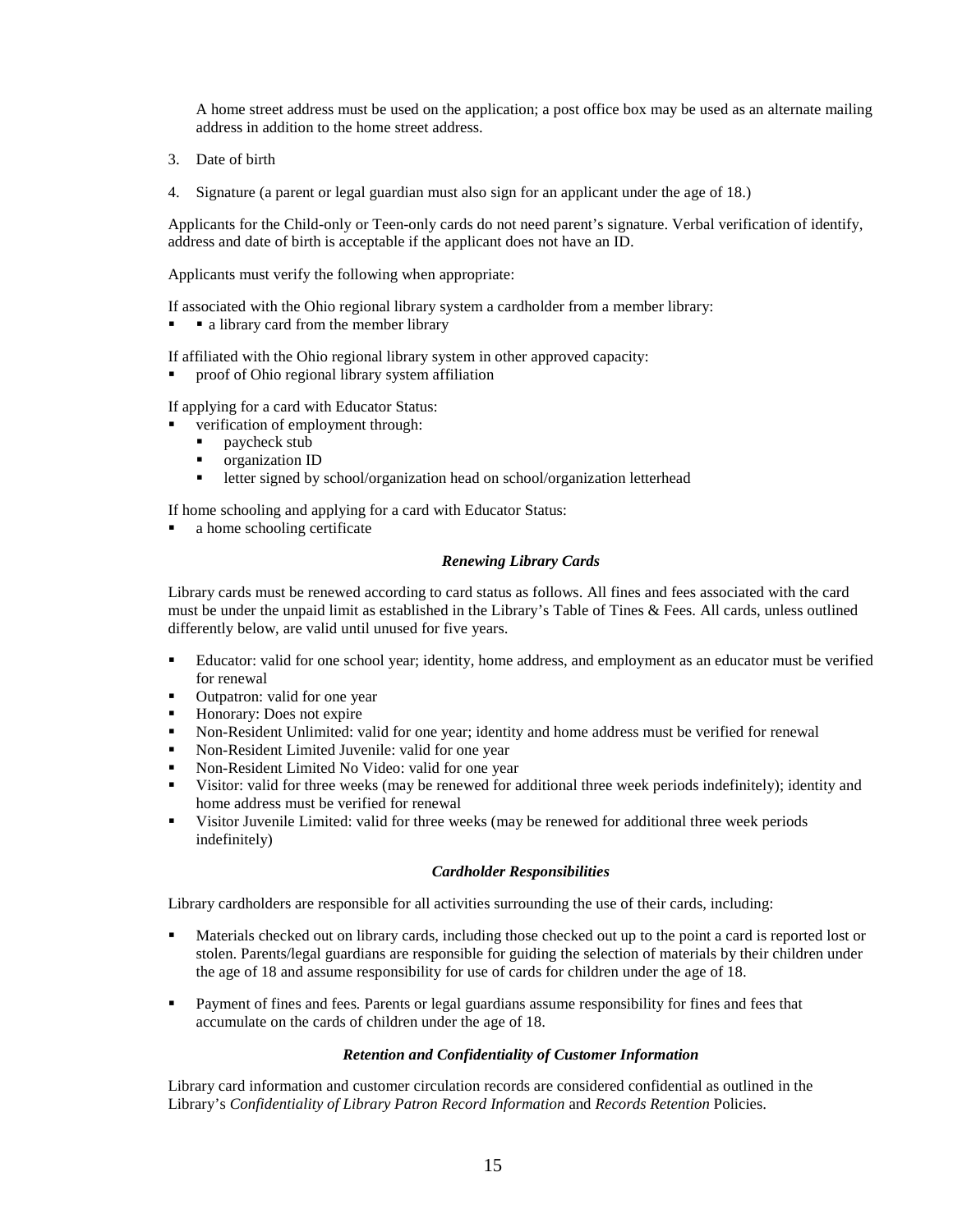Customers may check out materials and/or renew materials without presenting their card, but must first provide proof of identity.

Customers may pick up hold materials for family members or other users as authorized in the circulation system.

### **CIRCULATION**

#### *Loan Periods*

All print materials, audiocassettes, compact discs, playaways, CD-ROMs, LP discs, and slides circulate for 21 days and are renewable 5 times.

New Release Feature DVDs circulate for 4 days and may be renewed 5 times

All other Feature and Non Feature videocassettes, DVDs, and playaway views circulate for 7 days and may be renewed 5 times.

Most digital material circulates for 21 days and cannot be renewed. Loan periods and renewal limits for some digital material are determined by the provider.

Loan periods may be adjusted to meet special circumstances.

Materials may be renewed in person at any library location, by phone, or online.

An item may not be renewed if:

It has reached the renewal limit

#### *Fines*

Library Cards with Unlimited, Honorary, Non-Resident Unlimited, Limited Juvenile, Limited No Video, Non-Resident Limited Juvenile, Non-Resident No Video, Visitor, or Visitor Juvenile Limited status: fines are charged if materials are returned or renewed late, at rates established in the Table of Fines & Fees. Overdue notices may be provided as a courtesy. Fines are charged for each item, for each day beyond the due date, including days the library is closed, and begin accumulating on the first day an item is overdue. Fines per item accumulate to a maximum as established in the Table of Fines & Fees*.* Borrowing privileges, are stopped when fines reach the unpaid fine limit established in the Table of Fines & Fees.

Library Cards with Educator status: fines are not charged if materials are returned or renewed late. Continued failure to return materials borrowed on a Library Card with Educator status will result in suspension of the card.

Library Cards with Outpatron status: fines are not charged if materials are returned or renewed late. Continued failure to return materials borrowed on a Library Card with Outpatron status will result in suspension of the card.

Library cards with Child-only or Teen-only status: fines are not charged if materials are returned or renewed late. Failure to return materials borrowed on a Library Card with Child-only or Teen-only status will result in the suspension of borrowing privileges.

#### *Materials Recovery*

Accounts of customers with overdue materials may be referred to a materials recovery service. A late fee, established in the Table of Fines & Fees, is applied to any account turned over to a collection agency for recovery.

#### *Circulation Limits*

Limits are placed on the number of certain types of materials that can be charged to a single library card, including materials obtained through interlibrary loan. These include:

| Playaways                     | 10 titles                    |
|-------------------------------|------------------------------|
| New Release Feature Film DVDs | 10 titles                    |
| All other videocassettes/DVDs | 15 titles                    |
| Downloadable materials        | Limits established by vendor |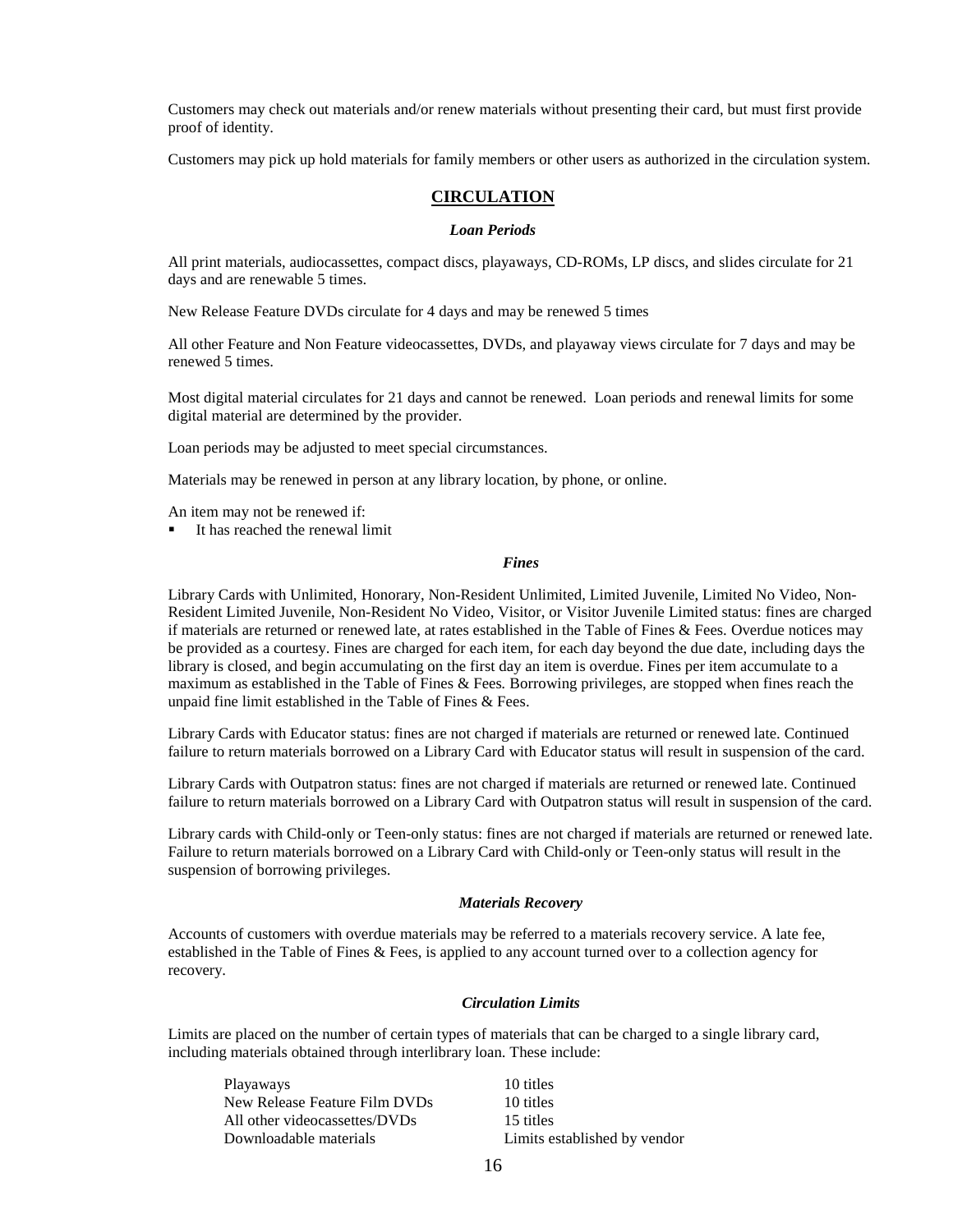Playaway View 3 titles

Limits may also be set for seasonal or special demand materials.

Cards with Educator Status are limited to the following:

- 150 items at any one time
- Limits may also be set for seasonal or special demand materials.

Cards with a Child-only status are limited to three juvenile print items at any one time. Cards with a Teen-only status are limited to three print items, juvenile or teen, at any one time.

#### *Lost or Damaged Materials*

Borrowers are responsible for returning materials in good condition. A charge may be assessed *for lost* or damaged materials, at rates established in the Library's Table of Fines & Fees, up to the cost of the item if *lost or* damaged beyond repair. Customers may provide a replacement copy in lieu of payment for lost items with the approval of Library staff. Failure to pay for lost or damaged items will result in restricted borrowing privileges.

#### *Placing Holds on Materials*

Cardholders may place holds on most types of materials. A maximum number of items a person can place on hold may be established.

The following materials may not be placed on hold:

Reference materials

#### *Interlibrary Loan*

Items that are not available in our collection may be requested through interlibrary loan; those items are subject to circulation restrictions established by the owning library.

The following materials may not be obtained through interlibrary loan:

- Items owned by the Library
- Bound or unbound magazines
- **Software**
- Feature film videocassettes and DVDs
- **•** Downloadable materials

#### *Using Electronic Resources*

A library card may be required to access selected electronic resources from locations outside the Library and to access the Internet at Library locations. A library card may still be used to access electronic resources if circulation privileges have been stopped due to fines and fees exceeding the established limit.

**Effective:** Date for these changes has not yet been determined

Mrs. LaMacchia also reported that in conjunction with our Strategic Plan goal of achieving financial security, the Library has been working with a consultant on comprehensive compensation review.

The process includes the development of a Compensation Philosophy Statement, an external equity salary survey and an internal equity comparison.

#### **Compensation Philosophy Statement**

The Public Library is committed to establishing wages and salaries that are competitive with other employers in the marketplace in a way that will be motivational, fair and equitable, and managed within the boundaries of our operating budget. It is the Public Library's policy to "pay for performance" and ensure that employees receive the salary recognition they deserve based on their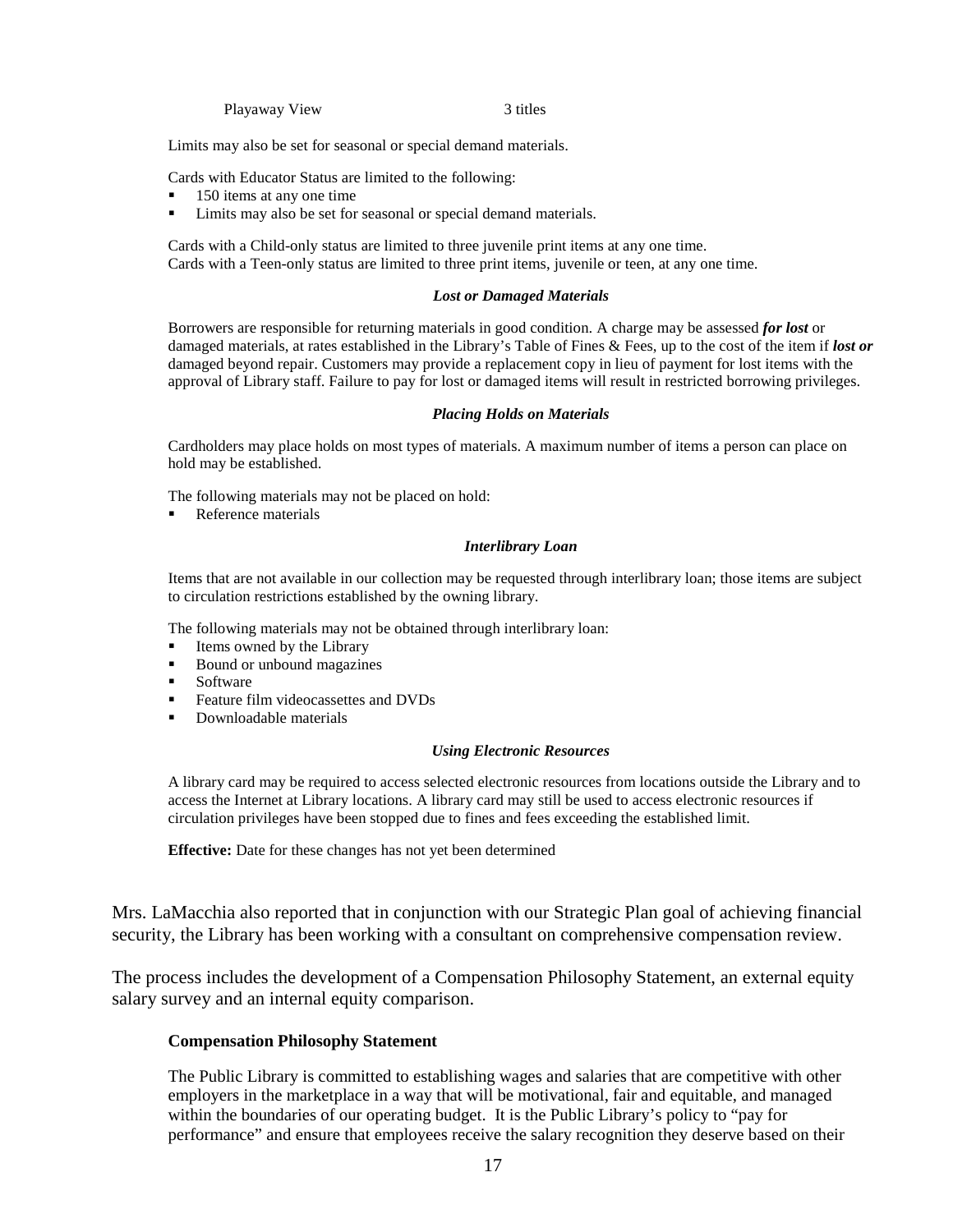contribution to the organization. Staff salaries are influenced by job scope, external comparability, internal worth and overall performance.

We are committed to providing a total compensation package that enables us to attract and retain highly skilled and talented employees. A competitive total compensation package includes an effective salary administration program and a comprehensive benefits plan.

### **Compensation Objectives**

An externally competitive position in the market mean that average salaries will be targeted at the average salary levels of employees in comparable positions in our labor market.

An internally equitable position mean that within the parameters of discipline, function and individual effectiveness staff will be paid similarly for similar work.

Administering compensation to reflect this philosophy and these objectives mean that

- Total compensation will be reviewed annually.
- As funding permits, salary increases shall focus on maintaining market alignment, supporting internal equity, recognizing performance and maintaining key personnel.
- Salaries for new employees will be established at levels that recognize the individual's knowledge, skills and experience while considering the salary grade for the position and salary levels of current staff within the same job title.

Keeping our financial security goal in mind, we are developing a model salary structure based on industry practices, data obtained through benchmarking and our compensation philosophy. The new pay scale will use pay ranges instead of levels and will reduce the number of grades. With this type of pay scale, we can project overall budget increases by authorizing each manager a set amount of funds to use for pay increases based on each employee's performance. We plan to move to an annual evaluation for all employees at the same time. We are addressing the financial impact to employees for the reduction of grades and pay ranges. In the first quarter of 2012, a communications plan will be implemented to educate staff on these changes. In January 2013, the change will be implemented.

Our ultimate goals are:

- a market-driven pay range structure
- consolidated job titles
- a merit matrix that illustrates the relative level of each job within a hierarchy of jobs
- resolution of pay issues within the next year

Mrs. LaMacchia moved that the Board approve the Library Services and Administration Committee report as submitted, including personnel changes and policy revisions. Mr. Hendon seconded.

Voting for the motion: Mrs. LaMacchia, Mr. Moran (except pass on personnel change report), Mr. Sittenfeld, Mrs. Trauth, Mr. Wright, Mr. Zaring and Mr. Hendon … 7 ayes. The motion carried. **(10-2012)**

## **LIBRARY SERVICES**

Mrs. LaMacchia introduced Arpi Anderson, Materials Retrieval Manager.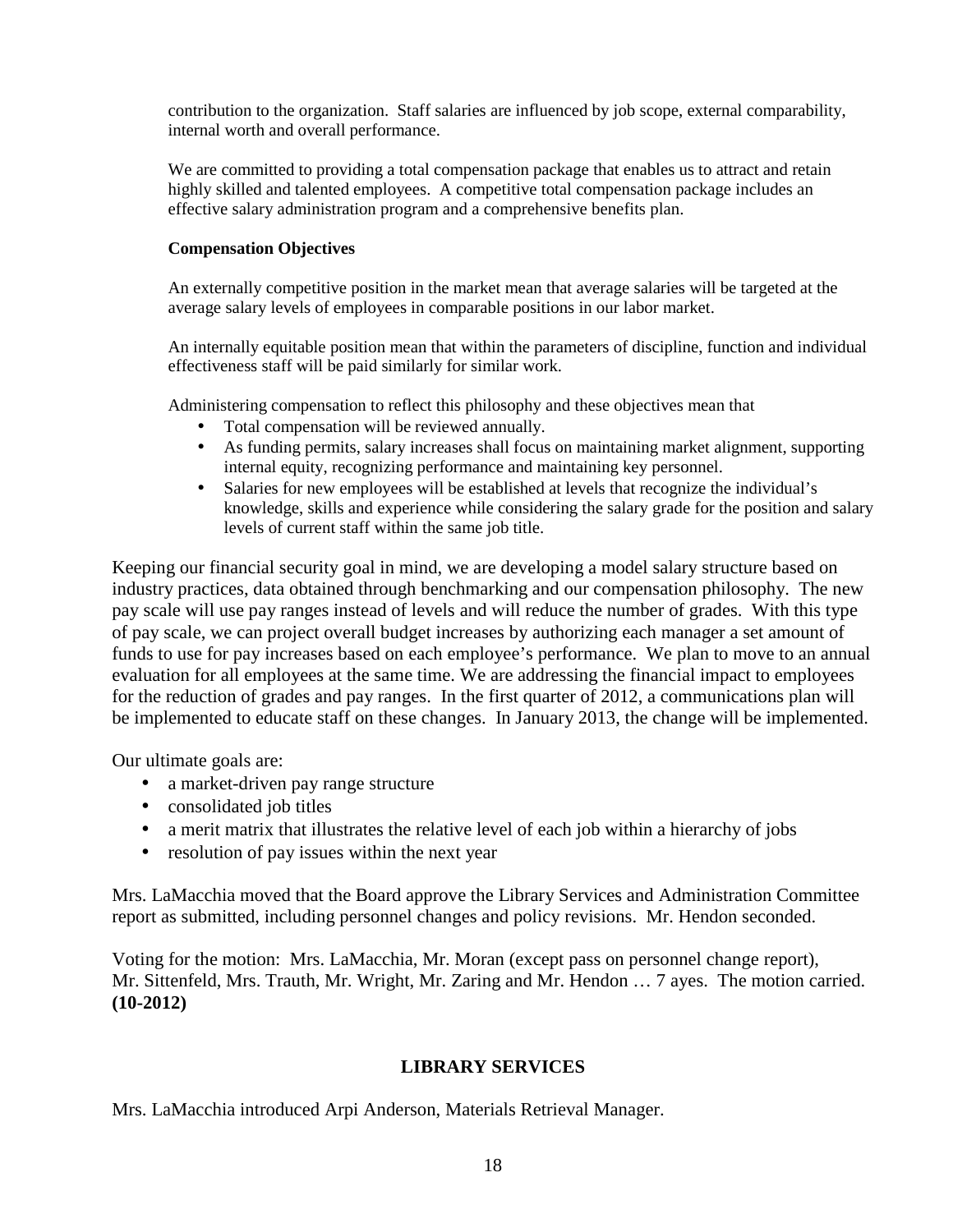# Materials Retrieval – Holds at Main Library

Arpi Anderson told the Board that the Materials Retrieval department, a product of the Main Library for the  $21<sup>st</sup>$  Century (ML/21) project, consists of a staff of twenty with three primary areas of responsibility: pulling and processing Main Library items requested for holds, paging items from storage for in-house customers and maintaining the Express Holds shelf in the atrium. A monthly average of 48,000 Main Library items fill customer holds across the system. For every hour the Main Library is open, two staff members (three during peak times) are assigned to pull items from stack areas for customers requesting them from the public desks. Communication between staff takes place via email and an average of 740 items are paged per week. Providing these two important services requires Materials Retrieval staff to have a thorough knowledge of the collections of all six of the Main Library departments and their closed stack collections.

# Social Media Strategy

Mr. Edwards reported that while the Library has used social media to promote services and programs for some time, the pervasiveness of these tools demands that the Library develop a more focused strategy. We will enhance our Facebook page to include more cross linking to Library web content, create more "short, not-highly produced" video segments for YouTube and, for Twitter, focus on answering questions, tweeting live events at the Library and developing "twitter parties" to promote items of interest such as book releases. A social media coordinator position is being created (funded by the elimination of a vacant position).

Mrs. LaMacchia reported that:

# Birthday Messages Via E-Mail

• in the near future, birthday messages will be delivered to all cardholders with e-mail or text addresses in the Library's cardholder database. The message will wish them a happy birthday, and link the recipient electronically to suggested reading material and programs.

## New Databases

• new databases to be added early in 2012:

*Signing Savvy –* American Sign Language is the fourth most used language in the United States. With this database, also available on mobile devices, customers learn how to sign by entering a word or phrase and seeing a video of a person signing.

*Freading* – an ebook database of 20,000 titles from smaller presses; unique because every title is available for download – no wait and no holds list.

*Rdio –* a database of over 12 million songs, including music from a wide variety of genres and thousands of artists. Cardholders can set up an account and create playlists of songs to play on their smart phone, laptop, iPad, or desktop PC.

# Homework Central – Exam Proctoring

• since Homework Central began providing assistance to adult learners three mornings each week, it is now feasible to provide exam proctoring services – a requested service and a natural fit for Homework Central.

# Library Usage

• December capped 2011 with a 5.3% increase in circulation. Print, audiovisual, and digital usage as well as programming and program attendance, were all up over the same month last year.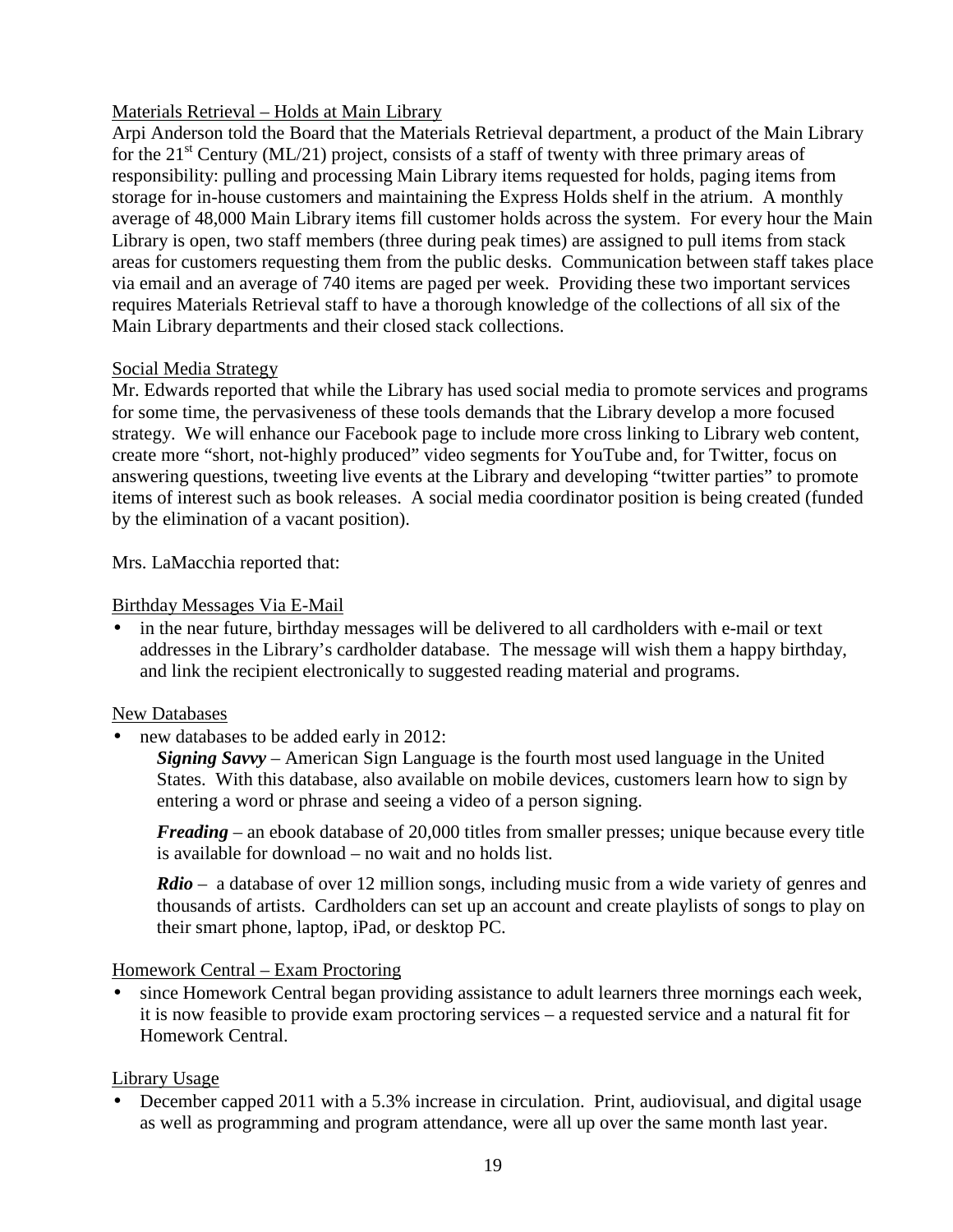By any measure, 2011 was a phenomenal year for usage, led by a 7.9% annual increase in circulation. All major areas of the collection saw increases: print, 1.3%; audiovisual, 11.4%; and digital, 518.5%. Programming and program attendance also realized significant increases.

Reasons for such a strong year include frequent reading promotions such as On The Same Page, Summer Reading Program, New For You, Sneak Peeks and the implementation of programming standards. Our goal of maintaining a 3 to 1 holds-to-copy ratio helped ensure that our customers received in-demand material in a timely manner.

Some additional statistics of note for the year:

- 425,454 active library cards, a two-year increase of 145,000 cards
- 8 million visits, up from 6.4 million in 2010
- 3 branches had  $+20\%$  increases in 2011 circulation (Avondale, Price Hill, Walnut Hills)
- 1,665,205 PC usage sessions
- the top circulating items and statistical reports for the month of December 2011 were submitted.

The report was received and filed.

# **FACILITIES COMMITTEE REPORT**

# Pleasant Ridge Branch ADA Project

Mr. Wright recommended that the Board confirm the following change orders:

- \$216.00 to Kerkan Roofing Inc. for repair of existing roof.
- \$530.00 to Vertical Systems Elevator Inc. to allow the elevator to be locked from going to the lower level when not in use.
- \$5,598.30 to Luce Electric to add area of refuge system and two outlets (kitchen area).

He noted that the attic abatement for which public bidding was waived in December was completed on December  $26<sup>th</sup>$ . Testing on December  $27<sup>th</sup>$  indicated that the attic was free of asbestos.

# Greenhills Branch

Ms. Fender summarized months of problems with the Greenhills Branch (roof leaks, falling ceiling tiles, flickering lights and electrical shutdowns caused by HMS non-payment of electric bills) and her ongoing communication with Josh Harkavy of HMS Management. We have escrowed rent payments since August 1.

Mr. Harkavy informed the Library in November that only partial payments are being made on the mortgage, that the owner did not have the funds to pay for repairs and that he recommended that the Library move out of the space. Since then, some repairs have been made but the major issues of roof leaks and meter room problems remain unresolved and on December 21 the roof was again leaking, resulting in loss of Library space and damage to Library property.

Ms. Fender requested that the Board consider closing the Greenhills Branch effective January 31 as a result of the ongoing issues and the failure of the landlord to address them. She noted that continuing to operate the branch in this condition is not an appropriate use of taxpayer money and the ongoing risk of injury to public or staff or further loss of property is a potential liability for the Library. She emphasized that the closing is not necessitated by funding, but due solely to the landlord's failure to provide a usable and safe facility.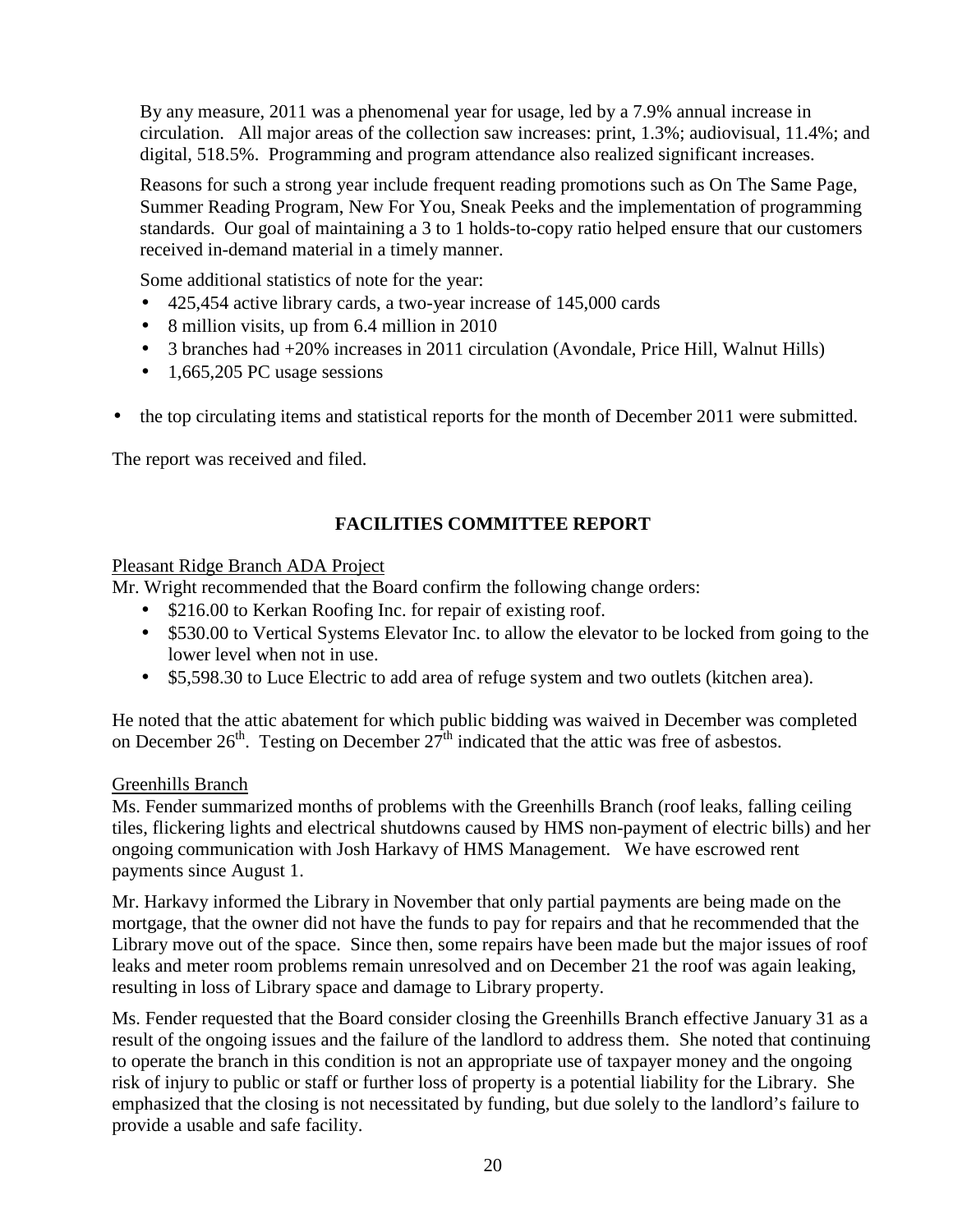She advised that the Library has been exploring the use of media dispensers that could be installed in schools, community centers, even stores to provide access to library materials and we could seek locations in Greenhills for this new type of service should the Branch be closed.

Mr. Moran acknowledged that it hurts our provision of services and image to maintain a branch under these conditions, but he felt we needed to give the landlord sufficient chance to complete the repairs. He recommended that the Board give the Executive Director the authority to close the Greenhills Branch if the landlord's work is not done by January 20. She should consult with the Board President and Facilities Committee Chairman.

Mr. Wright reported that:

# Expiring Lease Agreements

• in 2012, leases for the Loveland, Reading and Deer Park branches will expire. The Library will work with the landlords to negotiate the best terms for continued occupancy in each location.

# 2012 Ongoing Maintenance – Green Initiatives

• final recommendations from the energy audit conducted through Duke Energy's Smart Building Advantage program are expected to identify Main Library building improvements to reduce energy use that, if implemented, will be partially funded by Duke. The 2012 Ongoing Maintenance package will be a green initiatives package developed from these recommendations.

# Energy Providers

several energy providers have contacted the Library promising to lower our energy bills. Since energy costs are a significant part of the Library's operating budget, an RFP will be prepared for competitive bid.

# Madeira Branch

after completing a preliminary assessment of cracks in the Madeira Branch, structural engineering firm THP has reported that it appears heavy rains have resulted in ground swell and created issues in the southwest corner of the branch that need to be addressed. A timeline and cost estimate is being prepared.

Mr. Wright moved that the Board approve the Facilities Committee Report as submitted, including confirmation of change orders and authorization for the Executive Director regarding the Greenhills Branch. Mr. Moran seconded.

Voting for the motion: Mrs. LaMacchia, Mr. Moran, Mr. Sittenfeld, Mrs. Trauth, Mr. Wright, Mr. Zaring and Mr. Hendon … 7 ayes. The motion carried. **(11-2012)**

# **DEVELOPMENT COMMITTEE REPORT**

Mrs. LaMacchia reported that:

## The Library

• in 2011, the Library received restricted and unrestricted gifts totaling \$481,374.41.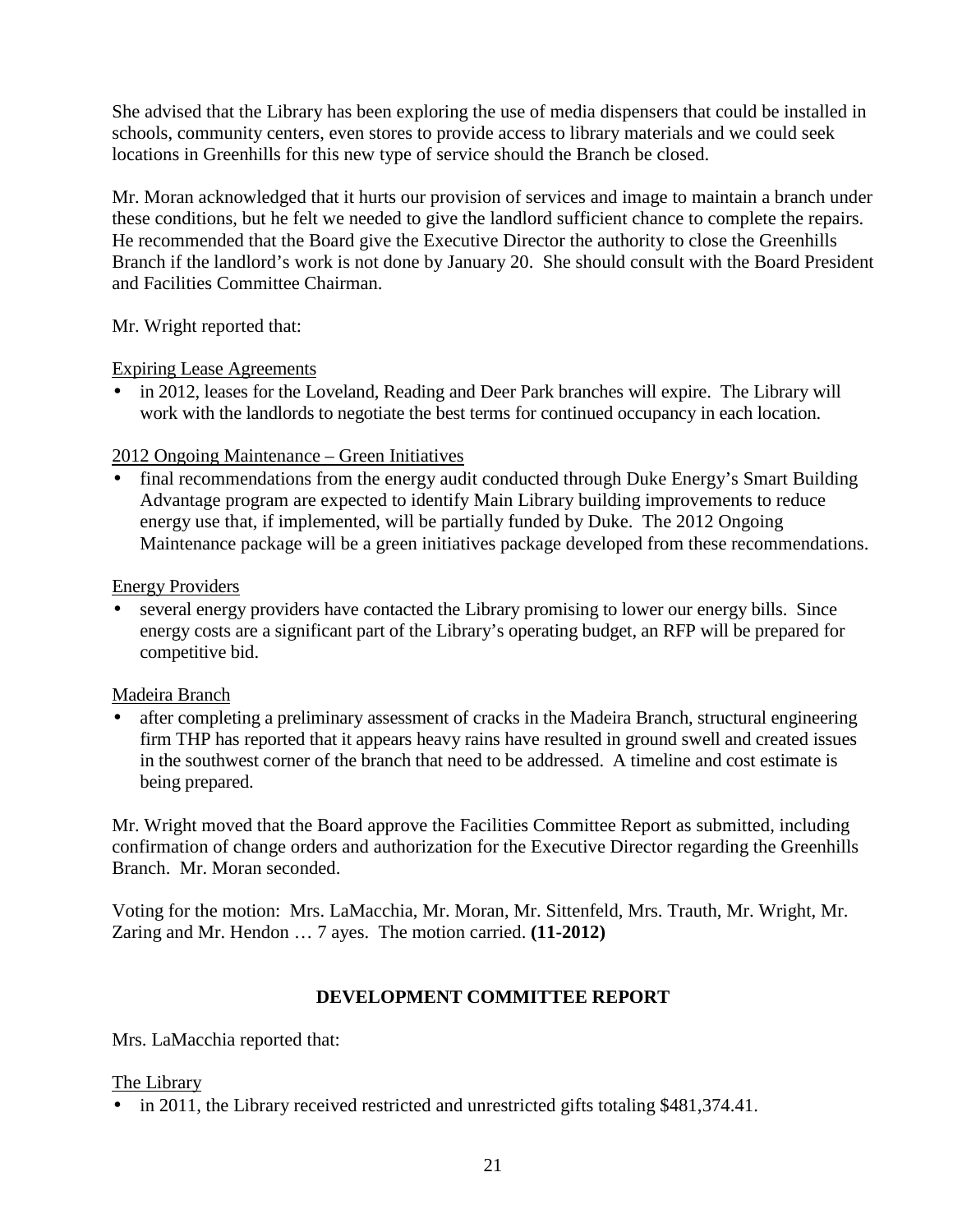Library Foundation

- the 2011 Annual Fund Campaign received donations of nearly \$100,000 from more than 450 donors, a 10% response to the 4,000 solicitations sent. Friends' members (135) contributed more than \$26,000, the largest amount given by a single group of donors. The Library Board contributed more than \$18,000; Foundation Directors, more than \$8,500. Library staff pledged and donated over \$11,000, with the average gift increasing from \$144.87 to \$169.43. The average gift to the Annual Fund was \$216.99.
- a grant of \$1,571.43 was received from the Cincinnati Woman's Club for the Clifton project.
- the Foundation will hold its next quarterly meeting on January 25.

# Friends of the Public Library

- the Friends received a grant of \$15,000 from the HB, EW and FR Luther Charitable Foundation, Fifth Third Bank and Narley L. Haley, co-trustees, for the purchase of six Early Literacy Stations (ELS).
- two of three grants submitted for the Clifton project have been denied; one is still pending. We are seeking feedback to improve future requests.
- the Friends Winter Warehouse Sale will be January 12-15.
- the Friends have scheduled booksales at the following locations in 2012: March 15-17, Clifton Cultural Art Center April 19-21, Sharonville Branch Library June 3-8, 40<sup>th</sup> Annual June Sale Main Library August 16-19, End-of-Summer Warehouse Sale September 27-29, Harrison Branch Library November 8-10, Pleasant Ridge Branch Library
- the Friends are planning a special event in conjunction with the March sale at the Clifton Cultural Arts Center, with all proceeds from the event and the sale going toward the Clifton project.
- The next regular board meeting of the Friends will be January 27.

The report was received and filed.

# **COMMUNITY AND PUBLIC RELATIONS COMMITTEE REPORT**

Mr. Sittenfeld reported that:

Major Upcoming Programs and Promotions

- **2012 Author Series** the Library will host locally and nationally known authors in 2012:
	- Mark Curnutte: January 22– *Cincinnati Enquirer* reporter and author of *A Promise in Haiti: A Reporter's Notes on Families and Daily Lives*
	- Amy Waldman: March 4 Author of the 2012 On The Same Page selection *The Submission*
	- Erik Larson: May 5 New York Times Bestselling author of *The Devil in the White City*, *Isaac's Storm* and *In The Garden of Beasts*
	- Kathryn Stockett: TBD Author of the bestselling novel *The Help*
	- Sandra Steingraber: October 7 Acclaimed ecologist and author of *Raising Elijah: Protecting Children in an Age of Environmental Crisis* (presented in partnership with Xavier University)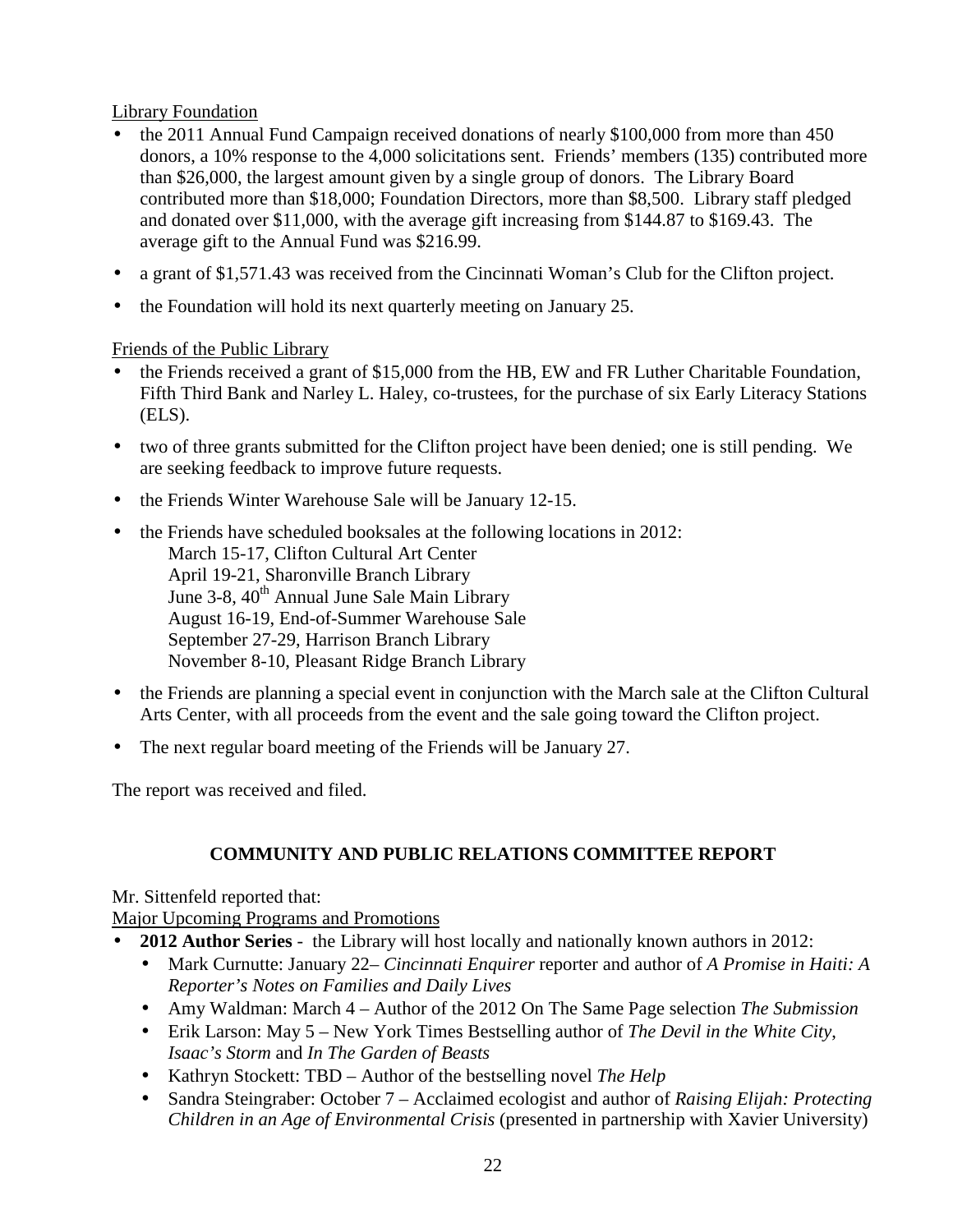• **On The Same Page 2012** *– the 2012* On The Same Page community reading program title is *The Submission* by Amy Waldman. *The Submission* explores how 9/11 has challenged our personal convictions and changed the public debate on what it means to be American.

The program will take place February 1 – March 31, and will include book and film discussions, a community art project, and appearances by Amy Waldman on March 4 and 5. On The Same Page partners include the University of Cincinnati, College of Mt. St. Joseph, the Mercantile Library, Cincinnati Art Museum, the Islamic Center of Greater Cincinnati, BRIDGES for a Just Community, Metro, and Joseph-Beth Booksellers. Partnership discussions are also underway with Xavier University. The program is sponsored by the Friends of the Public Library and media partners 91.7 WVXU, *The Cincinnati Enquirer* and Cincinnati.com.

Promotion for this year's program will include creating an On the Same Page Facebook event page, posting two advance interviews with the author (conducted via Skype) on YouTube, and bus ads on Metro.

- **Financial Planning Day**the Library will present Financial Planning Day on January 28 in partnership with the Mayor's Office. The program will include educational talks and workshops on personal finance topics, and customers will have the opportunity to meet one-on-one with financial planners.
- **Federal Student Aid Workshop** the Library will host a program for parents on applying for federal student financial aid on January 28.
- **Girl Scouts Forever Green Project**  over100 Girl Scouts from Greater Cincinnati will visit the Main Library on February 19 as part of the Girl Scouts 1912-2012 Forever Green (GSFG) project. This Girl Scouts' 100th Anniversary Take Action Project is a national effort of girls leading their families, schools, and communities in improving the environment and protecting natural resources.
- **Read Across America** the Library will participate in Read Across America at the Cincinnati Museum Center on February 25, providing storytimes, crafts, games, and prizes as part of the annual "Seuss-a-bration."

# Exhibits

- *A Fine Romance: Jewish Songwriters, American Songs, 1910-1965:* January 13 February 23
- *Cincinnati Public Schools City Wide Art Exhibition:* February 25 April 23

The report was received and filed.

# **LEGISLATIVE AFFAIRS AND LAW COMMITTEE REPORT**

Mr. Wright reported that:

## 2012 Primary Election

• the Ohio General Assembly has set Ohio's 2012 Primary election on March 6.